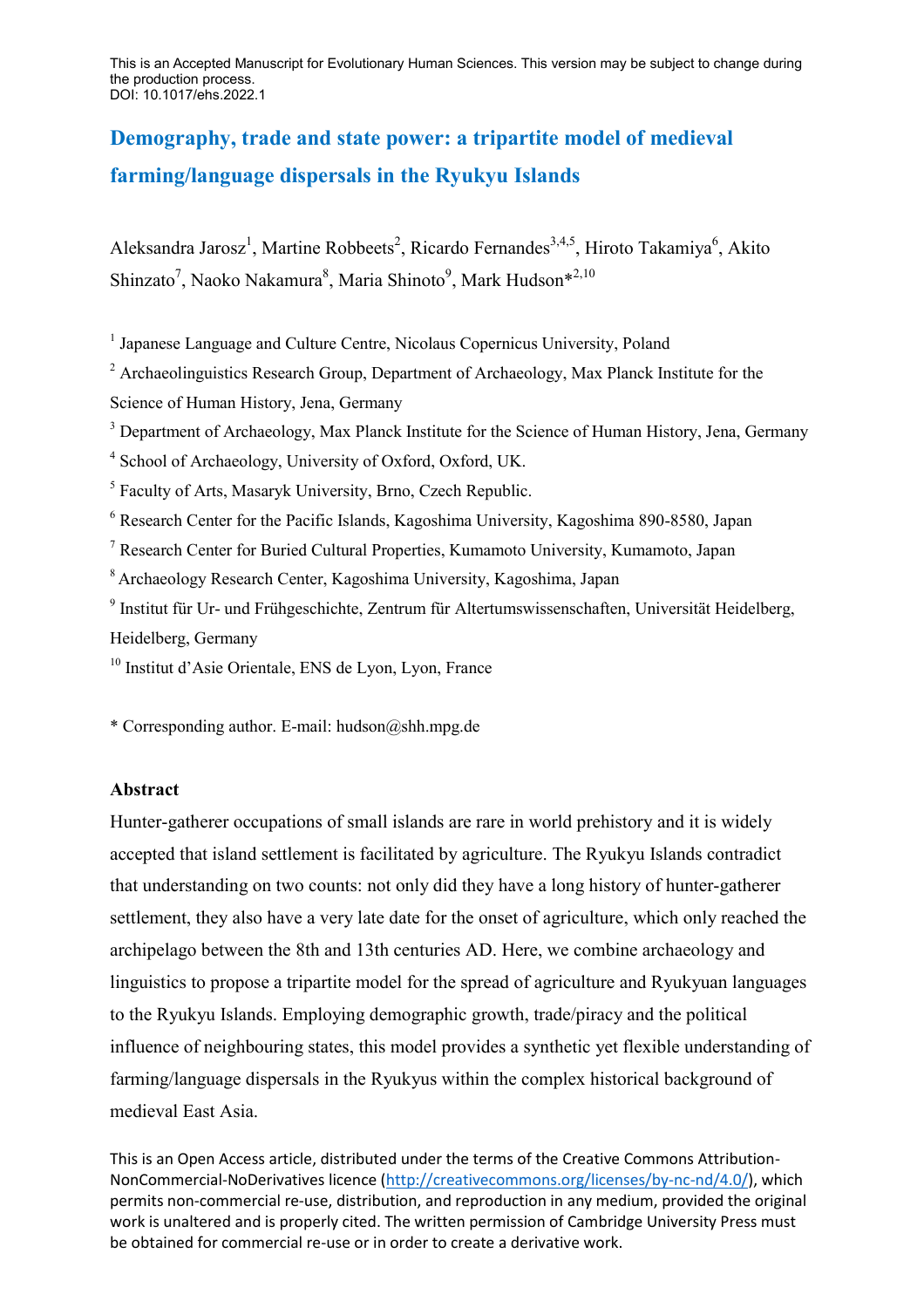**Keywords:** farming/language dispersals; trade; state space; Middle Ages; Ryukyu Islands

**Social media summary:** Agriculture and the Ryukyuan languages spread to the Ryukyu Islands in the medieval period through a complex historical process involving demographic growth, trade/piracy and the shifting power networks of neighbouring states.

#### Introduction

Small islands less than about  $1700 \text{ km}^2$  were rarely settled by humans prior to agriculture (Keegan & Diamond, 1987). Besides very large islands, a few exceptions comprise islands which are (1) close to large landmasses, (2) have abundant marine mammals and the technology to exploit them, (3) have translocated plants or animals, or (4) display a combination of (1) to (3). From this perspective, the Ryukyu islands are highly unusual in world prehistory: though apparently lacking these exceptions—with the possible exception of the translocation of wild boar (Kawamura et al., 2016)—the Ryukyus were settled by huntergatherers in the Upper Palaeolithic (Kaifu et al., 2015; Fujita et al., 2016; Takamiya et al., 2016). Recent discoveries suggest probable continuous hunter-gatherer settlement of the Amami and Okinawa archipelagos since at least 7000 years ago (Takamiya, 2021; Takamiya et al., 2019). A similar antiquity may exist for the Yaeyama archipelago (Yamagiwa et al., 2019) (Fig. 1). However, the Ryukyus are *doubly* unusual because of the very late arrival of farming. Cereal farming of millet, rice, barley and wheat reached northern Kyushu around 1000 BC and southern Kyushu a few centuries later, but only spread to Amami in the 8th-12th, Okinawa in the 10th-12th, and the southern Ryukyus in the 12th-13th centuries AD. This was one of the latest primary farming dispersals in Eurasia, certainly in temperate or sub-tropical latitudes. If small island settlement is easier with agriculture, why was farming not adopted more quickly in the Ryukyus? Conversely, what historical conditions led to the eventual dispersal of agriculture there?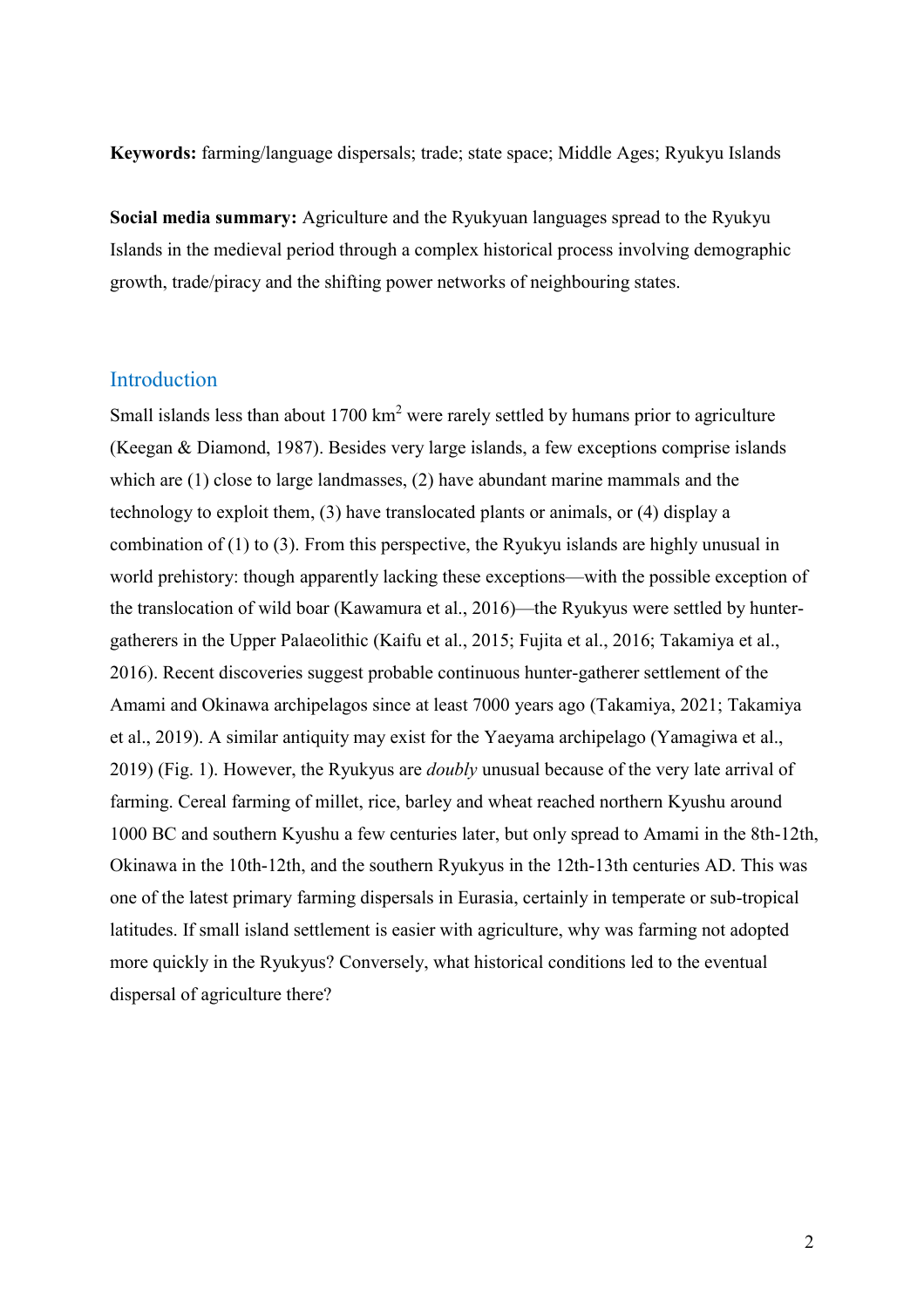

**Figure 1**. The Ryukyu Islands and Kyushu with main sites and dialects mentioned in the text. Dialects are shown in italics.

There is little theoretical research attempting to explain why agriculture and the Ryukyuan languages spread to the Ryukyus. Following the forced incorporation of the Ryukyu kingdom into Japan in 1879, early academic work reflected colonial discourse wherein Okinawan culture was to be established as an exotic sub-set of Japanese culture (Christy, 1993; Oguma, 2002). A typical example was the ‗Ocean Road' hypothesis of folklorist Kunio Yanagita (1961) who proposed that rice had reached Japan *from* the Ryukyus. Despite its influence in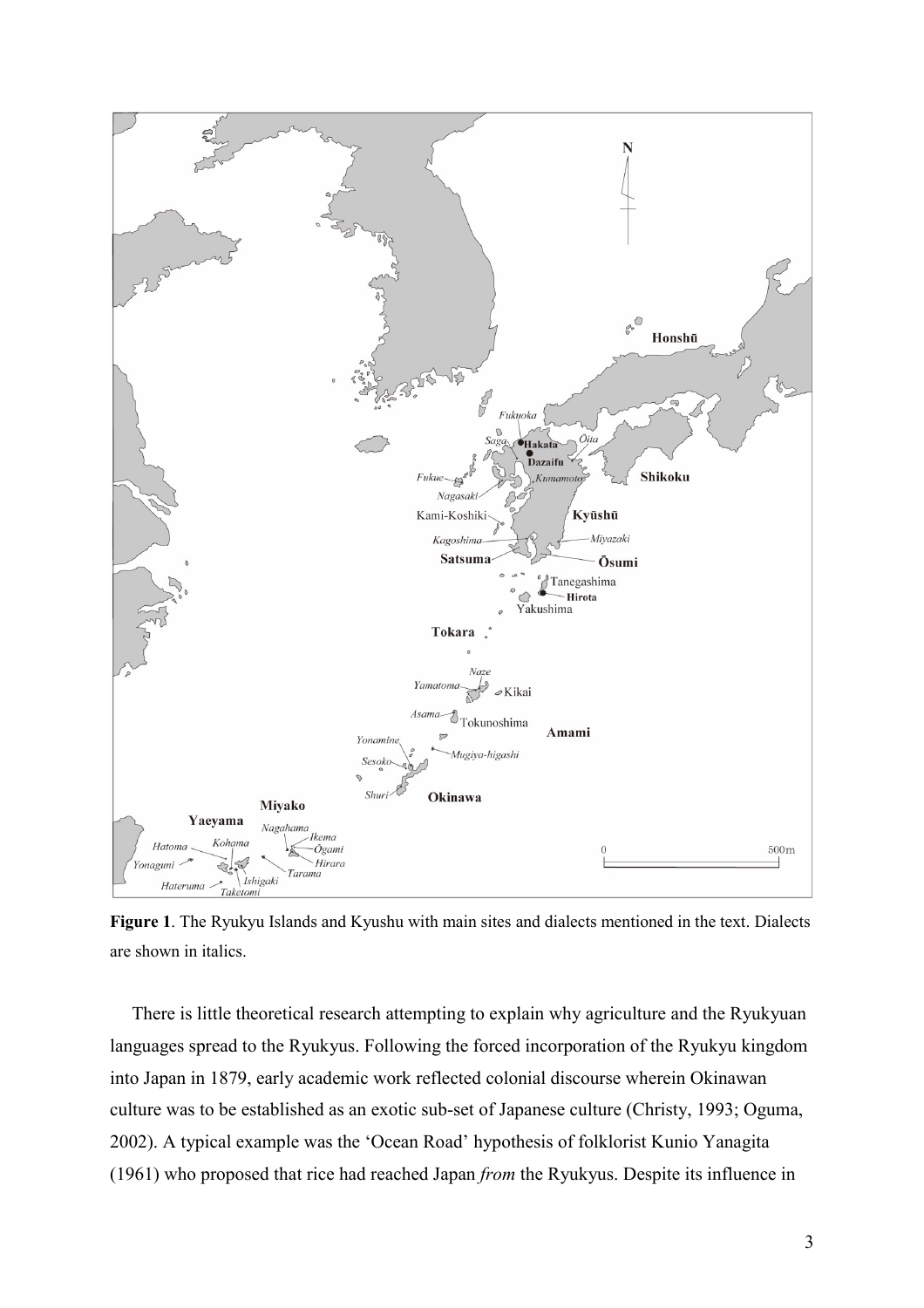Japanese studies, there is no archaeological evidence to support Yanagita's theory; it is clear that rice and other cereals spread south from Japan (Takamiya, 2001, 2021; Takamiya & Nakamura, 2021). Until archaeobotanical research was begun in the 1990s by one of the present authors (HT), comments about early farming in the Ryukyus were mainly based on speculation such as site locations and the possible function of stone tools and other artefacts. This type of approach remains common. Ishidō (2014) argues that the disappearance of grinding stones from Tanegashima Island during the Late Yayoi-Kofun periods suggests that nuts were no longer utilised and that rice was therefore being cultivated (see Table 1 for chronology). On neighbouring Yakushima, by contrast, the continued dominance of grinding stones suggests to Ishidō a continued hunter-gatherer occupation during the Kofun. In such writings, evidence for cultural interaction between the Ryukyus and Japan is often linked to farming on the assumption that hunter-gatherers would quickly adopt agriculture once available. In contradiction to Ishidō, Hashimoto (2012, p. 22) proposes that since Yayoi pottery spread to Tanegashima by the Middle Yayoi, agriculture was probably accepted there by that time, but that the minor ceramic influences from Kyushu to Tanegashima during the Late Yayoi-Kofun eras suggest the islanders later quit farming and continued huntergathering.

With poor soils and little available water, the Ryukyu Islands were not suited to irrigated cereal agriculture (Pearson, 2013, pp. 24-27). In order to understand why cereal agriculture eventually spread to the Ryukyus in the medieval period, there is a need to consider the linguistic and population histories of the islands.

Although the standard view is that the Ryukyuan languages form a first-order sister clade with Japanese-Kyushu in the Japonic tree (Katō, 1977; Lee & Hasegawa, 2011; Pellard, 2015; Robbeets et al., 2021), some scholars have challenged this view by suggesting that Ryukyuan is an offshoot of a first order Kyushu-Ryukyu clade (Unger, 2009, p. 105; Igarashi 2017, pp. 5-6; de Boer, 2020, pp. 56-57). Figure 2 compares the standard classification (a) with the revised one (b). Since we know that Proto-Ryukyuan was originally situated on Kyushu and that Proto-Ryukyuan and Japanese remained in intensive contact until at least the 8th-9th centuries AD (Pellard, 2015), it is not unlikely that the standard classification of the Kyushu dialects within the Japanese clade is a misinterpretation due to strong interdialectal borrowing. Therefore, even if the high branch probabilities in a recent Bayesian approach (Robbeets et al., 2021) support the model proposed by Pellard (2015), Unger (2009), Igarashi (2017) and de Boer (2020, *in press*) may be right in suggesting that the Kyushu dialects should be grouped with Ryukyuan instead.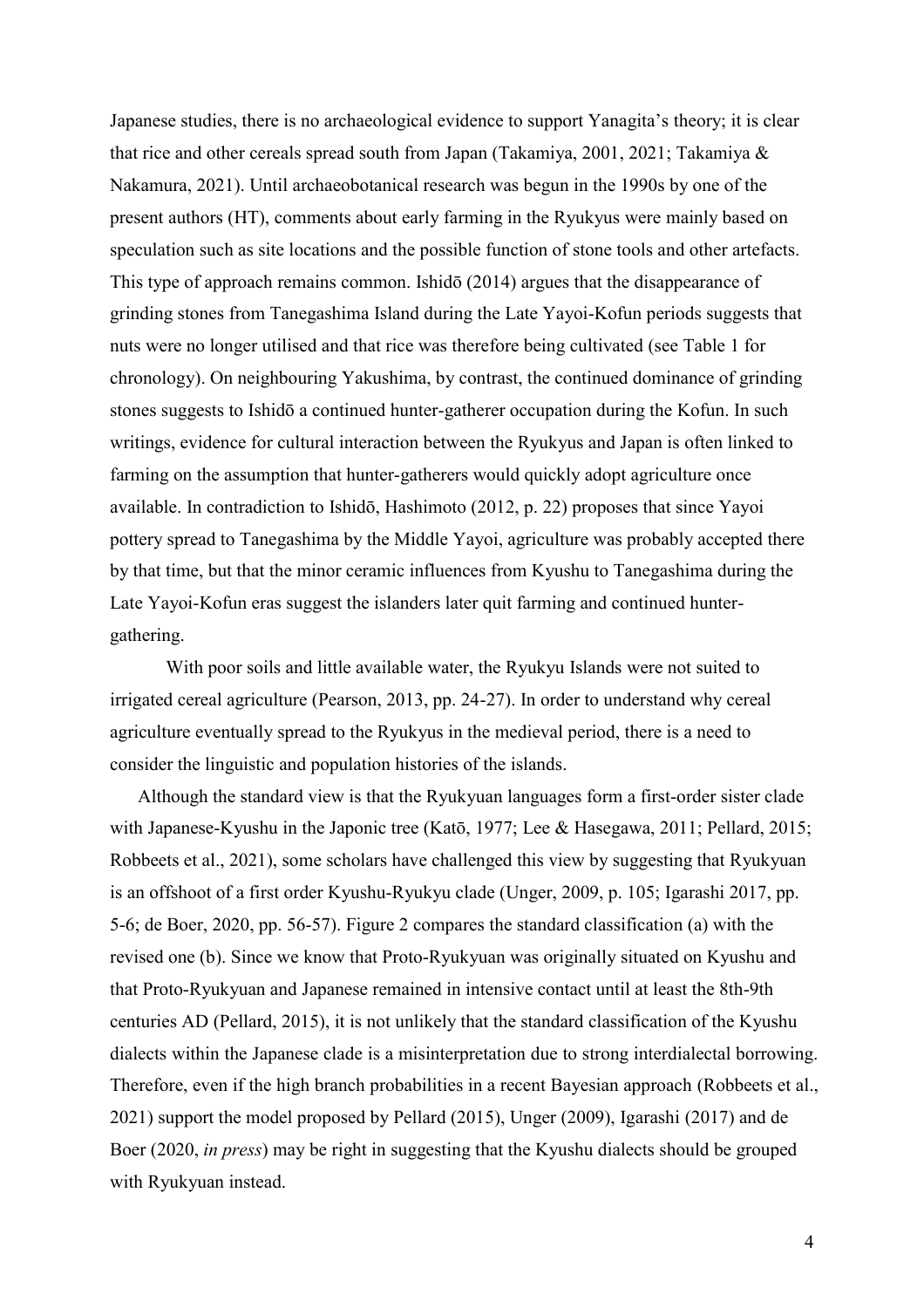

**Figure 2**. A comparison of the standard classification of Japonic (a) with the revised classification adapted from Igarashi 2017 (b).

Most linguists (Hattori 1976; Thorpe, 1983; Serafim, 2003; Bentley, 2008; Pellard, 2013; Igarashi 2017, 2018; Jarosz, 2019, to name a few) accept that Ryukyuan originated on Kyushu, following which the actual migration of Ryukyuan speakers to the Ryukyus occurred. Because the Ryukyuan languages form a single branch, it has been inferred that 'the settlement of the Ryukyus was not achieved by different waves of migration at different periods and from different places, but probably by one or a few moves from a single area, and within a rather narrow time frame' (Pellard, 2015, p. 25). The shape of the Ryukyuan tree does not support a completely linear dispersal from north to south, but various proposals have been made as to the order and branching of settlement (Pellard, 2015, pp. 25-26)

While de Boer (*in press*) and Unger (2009, p. 100, 104-105) suggest a date of around the 10th century for the split between Ryukyuan and Kyushu Japanese, most researchers supporting the classical tree structure estimate that Ryukyuan split from Japanese before the 7th century: between AD 1 and 500 according to Hattori (1976a, p. 43), before AD 700 according to Serafim (2008, p. 98) and before AD 550 according to Frellesvig and Whitman (2008) and as concluded from Miyake (2003, p. 132–133). However, Hattori's dating is based on lexicostatistics, a controversial dating method, while the other linguists propose a *terminus ante quem*, a ceiling but not a floor for the time-depth of separation. Since we know that Proto-Ryukyuan and Japanese remained in relatively stable contact until at least the 8-9th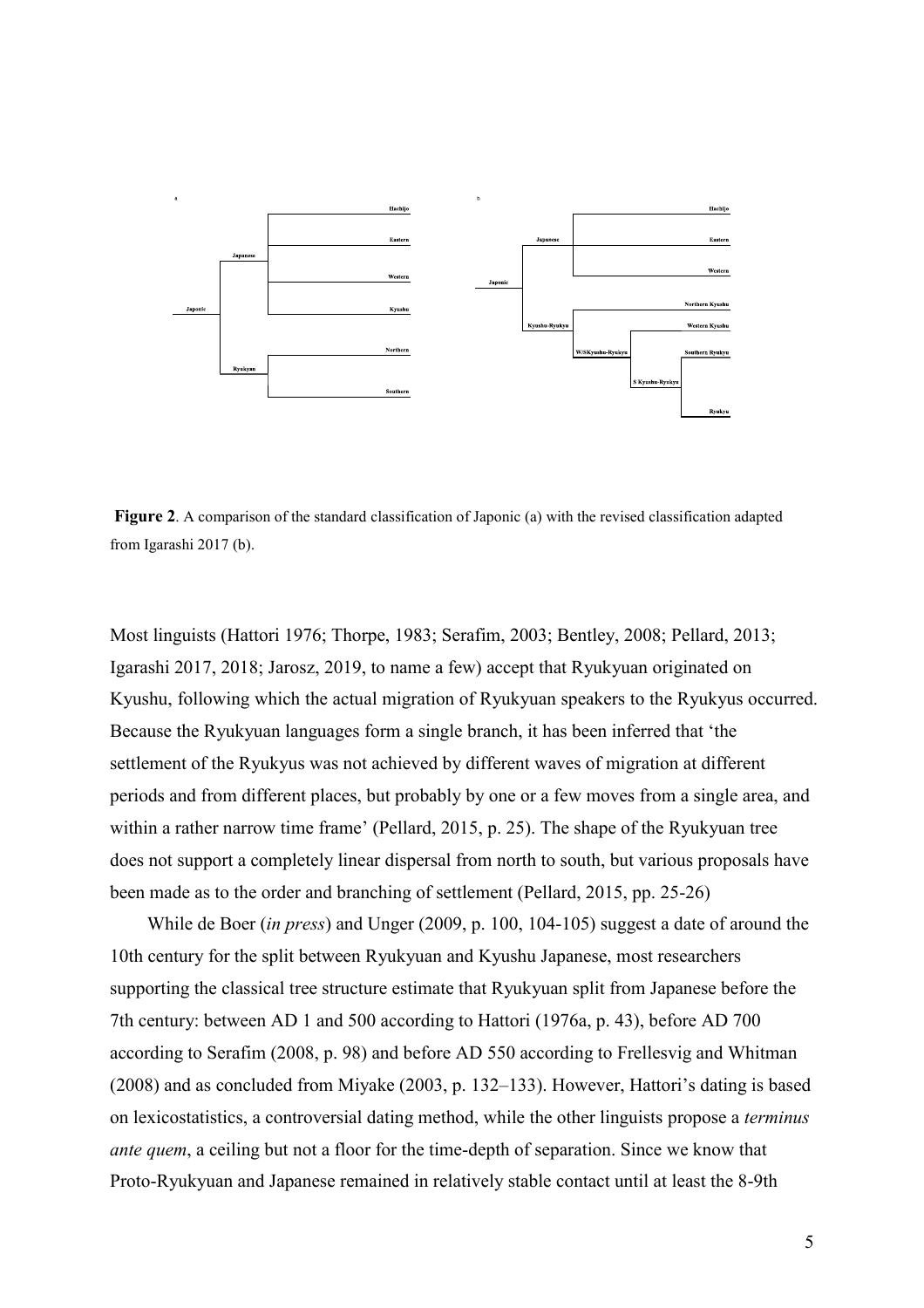centuries (Pellard, 2015), we expect more similarities between both languages than in the case that the connectivity would have been completely broken. Therefore, the proposed datings tend to be biased towards shallower break-up times than the real times.

Lee and Hasegawa's (2011) Bayesian analysis estimates a divergence date of 2182 years ago but yields large credible intervals between 1239 and 4190 years ago (95% HPD). Even if this estimation has met with reservations (Pellard, 2015, pp. 20–21) and may be biased by several centuries towards a shallower date, a dating of the separation in the first millennium BC seems to be consistent with the spread of agriculture from Kyushu to Shikoku and Honshu.

For most of the 20th century, biological anthropologists proposed that the people of the Ryukyus—like the Ainu in the north—retained a strong genetic heritage from the Neolithic Jōmon and were less impacted by Bronze Age and later immigration into Japan (von Baelz, 1911; Hanihara, 1991; cf. Hudson et al., 2020). However, skeletal evidence for Japanese migration to the Ryukyus began to be discussed from the 1990s (Dodo et al., 1998; Pietrusewsky, 1994, 1999, 2010). Recent ancient DNA analyses have confirmed that by the 17-18th centuries, the genome of a peasant population on Miyako Island can be modelled as consisting of only around 20% Jōmon ancestry; genetic differences with late prehistoric people on the same island show that the new population must have arrived between AD 900- 1600 (Robbeets et al., 2021).

The spread of Ryukyuan languages to the islands is consistent with the farming/language dispersal hypothesis (Bellwood & Renfrew, 2002) in the sense that farming and language dispersed at the same time. Yet, the historical context of the medieval Ryukyus is complex and has been increasingly analysed through models emphasising trade and piracy as well as the role of neighbouring states, primarily Heian Japan, and its administrative outpost at Dazaifu in north Kyushu, as well as Silla and Koryŏ Korea. Here, we combine archaeological and linguistic data to compare the role of demographic change, trade and expanding state power on the spread of agriculture and Ryukyuan languages into the Ryukyu Islands. By evaluating the location of the Ryukyuan homeland, the break-up time of Proto-Ryukyuan, its etymological profile and tree structure, we make inferences about the reasons why Ryukyuan languages spread to the Islands. In order to assess the different mechanisms of language spread, we apply methods of historical linguistic reconstruction. It should be noted that during the period considered in this article, the Ryukyu islanders themselves produced few written documents; the political administration of the Islands did not regularly employ writing until the 16th century (Smits, 2019, p. 1).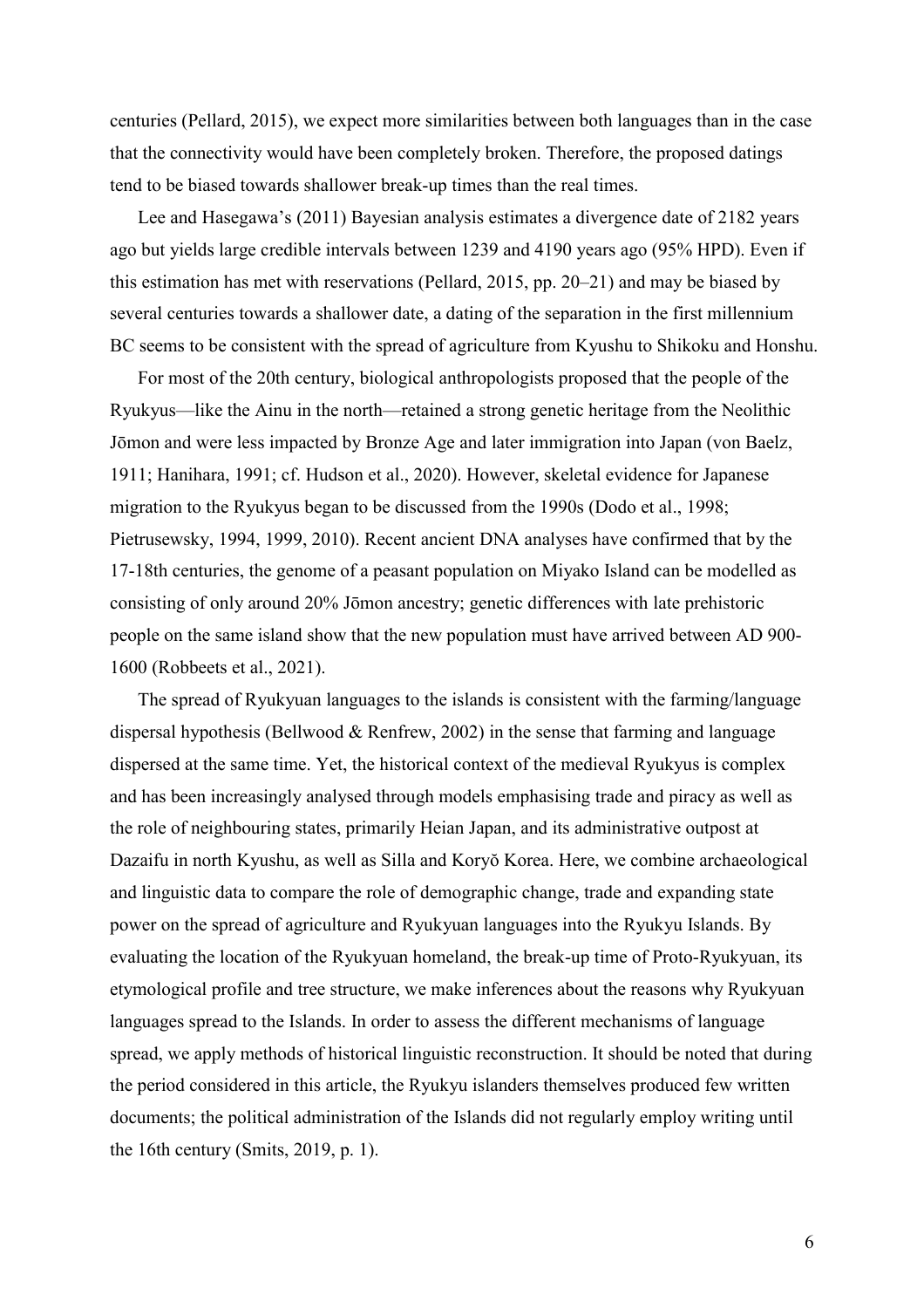The term 'Ryukyu Islands' (or Ryukyus) is used here to refer to all the islands from Tanegashima to Yonaguni. We divide the Ryukyu chain into northern (Tanegashima and Yakushima), central (Amami and Okinawa) and southern (Miyako and Yaeyama) cultural zones (Kokubu, 1966). This division deviates from the usual binary linguistic division, which classifies the Ryukyuan languages into Northern (Amami and Okinawa areas) and Southern (Miyako and Yaeyama areas), to the exclusion of the Tokara and Ōsumi islands, whose modern topolects belong to Mainland Japanese (de Boer, 2020). Linguists use the prefix ‗Proto' for an ancestral language reconstructed on the evidence of data that are available from a later period, meaning it is the common source of all the languages in a given family. As such, Proto-Ryukyuan (PR) is the conventional term for the ancestral language from which the contemporary and historical Ryukyuan languages descend. In addition, we use the specification Proto-Kyushu-Ryukyuan (PKR) for the presumed ancestral language of Ryukyuan and pre-medieval Kyushu dialects, which are thought to remain as a substratum in modern Kyushu dialects. The term Proto-Japonic (PJ) is used for the overall source of all sister languages of Japanese, including Mainland, Kyushyu and Ryukyuan varieties, while Proto-Mainland Japanese (PMJ) is the Mainland branch of Japonic with the exclusion of Kyushu varieties according to the revised classification, and thus a sister branch of Proto-Kyushu-Ryukyuan.

| AD/BC             | Central Ryukyus    |         | Southern Ryukyus                 | Kyushu                   |
|-------------------|--------------------|---------|----------------------------------|--------------------------|
| ca.11/12~15<br>AD |                    | Gusuku  | Gusuku (Suku)                    | Kamakura to<br>Muromachi |
| AD 600            |                    | Late 2  |                                  | Asuka to Heian           |
| 600 BC            | Late 1             |         | Late Neolithic (non-<br>ceramic) | Yayoi to Kofun           |
| 1000 BC           | Shellmidden Period | Early 5 |                                  | Final Jomon              |
| 2000 BC           |                    | Early 4 | Early Neolithic<br>(Shimotabaru) | Late Jomon               |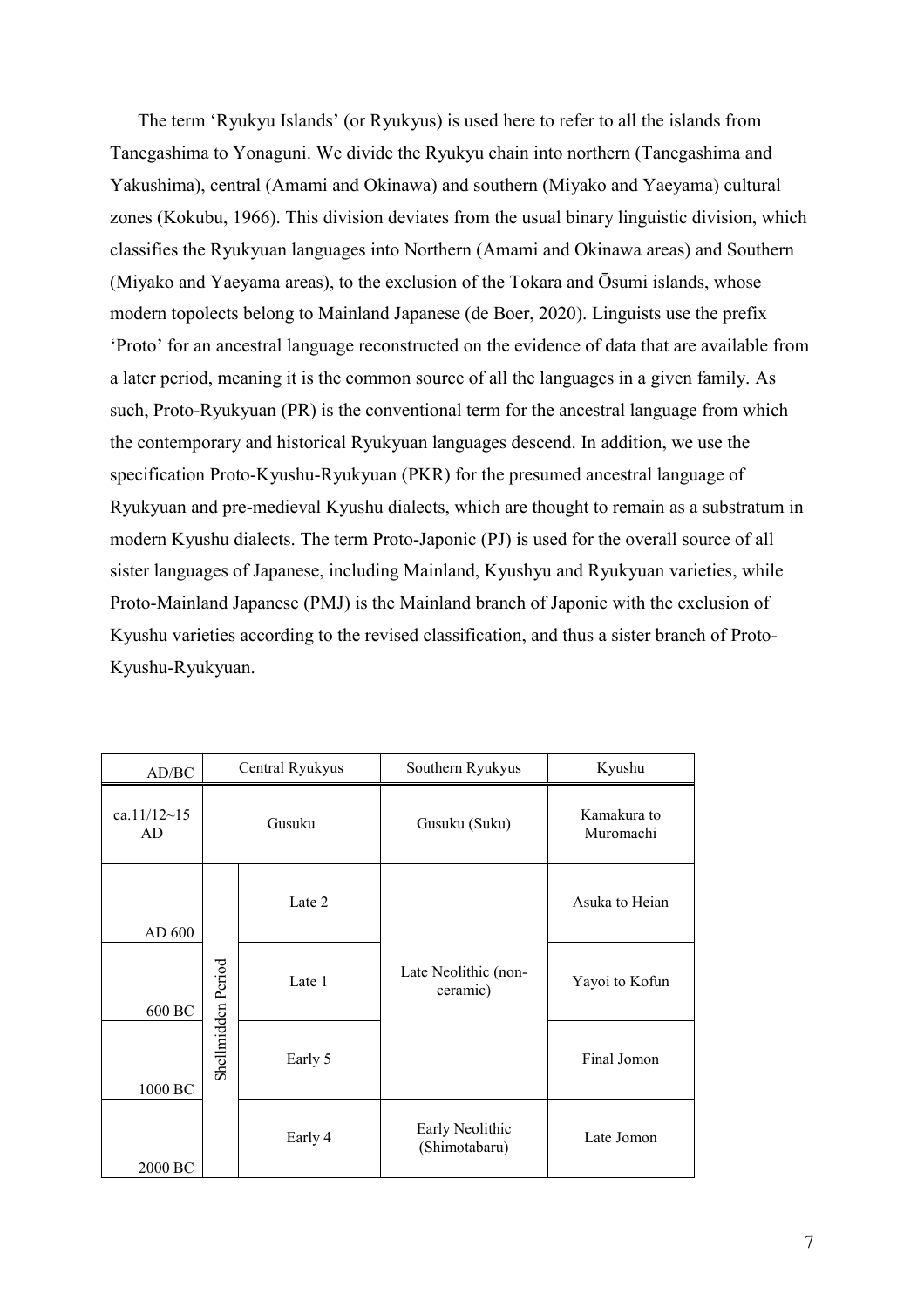| 3000 BC   | Early 3                          |              | Middle Jomon    |
|-----------|----------------------------------|--------------|-----------------|
| 4000 BC   | Early 2                          | ?            | Early Jomon     |
| 5000 BC   | Early 1                          |              |                 |
|           | Beginning of<br>pottery culture? |              | Initial Jomon   |
| 8000 BC   |                                  | Palaeolithic | Incipient Jomon |
| 30,000 BC | Palaeolithic                     |              | Palaeolithic    |

**Table 1.** Overview of historical periodisation in the Ryukyus and Kyushu. Note that periodisation between the three regions does not always correspond exactly. While conventional historiography sets the division between Late Antiquity and the Middle Ages in mainland Japan at 1185, for convenience we use the term ‗medieval' to refer to changes straddling this date in the Ryukyus.

#### **Methods**

Integrating linguistic and archaeological approaches, we propose and test a tripartite model for the dispersal of farming and Ryukyuan languages which incorporates demography, trade and state power (Fig. 2). These three features have been debated in previous research, but they have often been seen as competing interpretations.

Demographic growth assumes that an increase in population density led to expansions into the Ryukyus as farmers sought new land. This is the default subsistence/demography model used for the Neolithic (Renfrew, 1987; Bellwood & Renfrew, 2002). With respect to the Ryukyus, population growth may have occurred in Kyushu, or else an initial introduction of farming to one or more Ryukyu islands—perhaps through trade—may have then resulted in a secondary expansion under demographic pressure. However, sedentary peasants in Kyushu are unlikely to have packed all their crops and belongings into boats and sailed off to the Ryukyus; any such dispersal is likely to have included specialists involved in maritime voyaging and trade.

The subsistence/demography model predicts a linguistic homeland in northern Kyushu where Yayoi farmers first settled and from where they left to Mainland Japan, leading to the separation between Proto-Mainland Japanese and Proto-Kyushu-Ryukyuan. Under this model,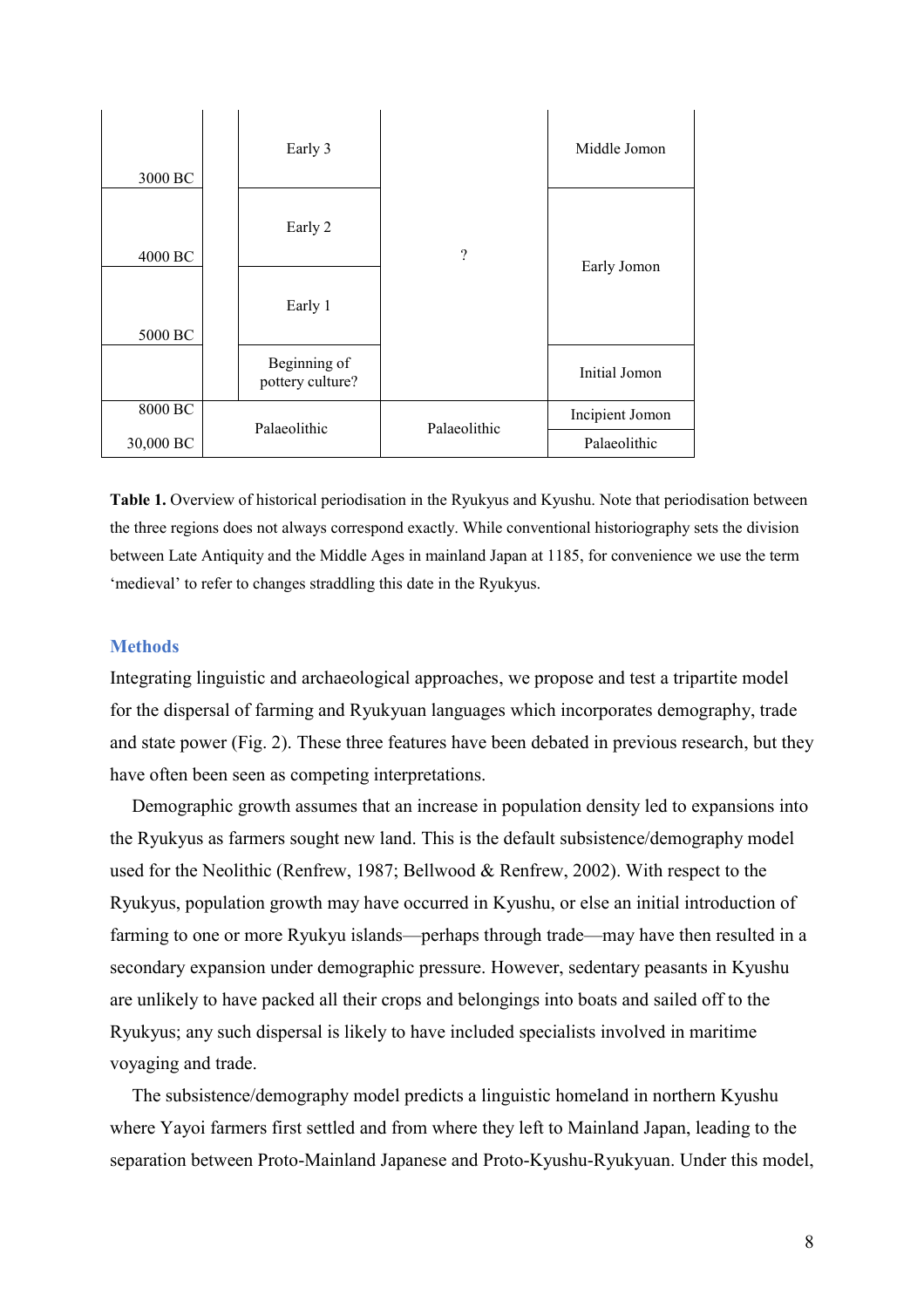the expected break-up time of Proto-Kyushu-Ryukyuan would be between the 8th and 13th centuries AD, when agriculture started to spread to the Ryukyus. This model predicts a tree structure in which the Kyushu dialects and the Ryukyuan languages are sister clades within a Kyushu-Ryukyuan cluster, separate from Proto-Mainland Japanese. The break-away model of the Ryukyuan languages is expected to proceed from north to south in line with farming dispersals. Under this scenario, the pre-existing hunter-gatherer languages in the Ryukyus may have left some substratum interference in Ryukyuan as their speakers shifted to the language of the incoming farmers.

Trade between Kyushu and the Ryukyus from the 1st millennium BC onwards has been extensively analysed (Kinoshita 1996, 2003a, 2019; Pearson, 1990, 2013). The Bronze Age shell trade led to the import of some Yayoi pottery to Amami and Okinawa but cereal cultivation was not adopted as a result. In the Middle Ages, by contrast, the spread of cereals and domesticated animals to the Ryukyus was associated with ceramic and soapstone vessels. While some scholars regard these vessels as evidence of the impact of the Japanese (Heian) state (Nakajima, 2008), most emphasise the role of merchants who were increasingly involved in trading networks around the East China Sea, networks which often attempted to bypass state controls. Trade during this period is impossible to separate from piracy and raiding (Scott, 2017; Ling et al., 2018; Smits, 2019; Hudson, 2020) and these concepts are conflated in this paper.

If the language dispersal to the Ryukyus was purely driven by trade, we might expect the development of a mixed language or creole, whereby Yayoi traders developed a common means of communication to interact with native hunter-gatherers. However, the sociolinguistic conditions for such language mixing are very specific, including the presence of a multilingual setting (as opposed to a bilingual one) and trade situations among speaker groups of more or less equal status (Thomason & Kaufman 1988). The creole would originate in trade and distribution centres where traders interacted with local populations, such as on Kikai Island (see below). Since the shell trade between Kyushu and the Ryukyus is known to have taken place from the 1st millennium BC onwards, language mixing is expected to have started at such an early time. As a trading creole, Proto-Ryukyuan would be very distinct from Proto-Kyushu-Japanese or its daughter clades and the Ryukyuan family would represent a multiple topology without clear correlations to Ryukyu geography. However, in this case this scenario is unlikely given that Yayoi and later traders probably enjoyed a higher social status than local hunter-gatherers. Since trade is expected to represent a model compatible with the other scenarios rather than a competing interpretation, an alternative model involving trade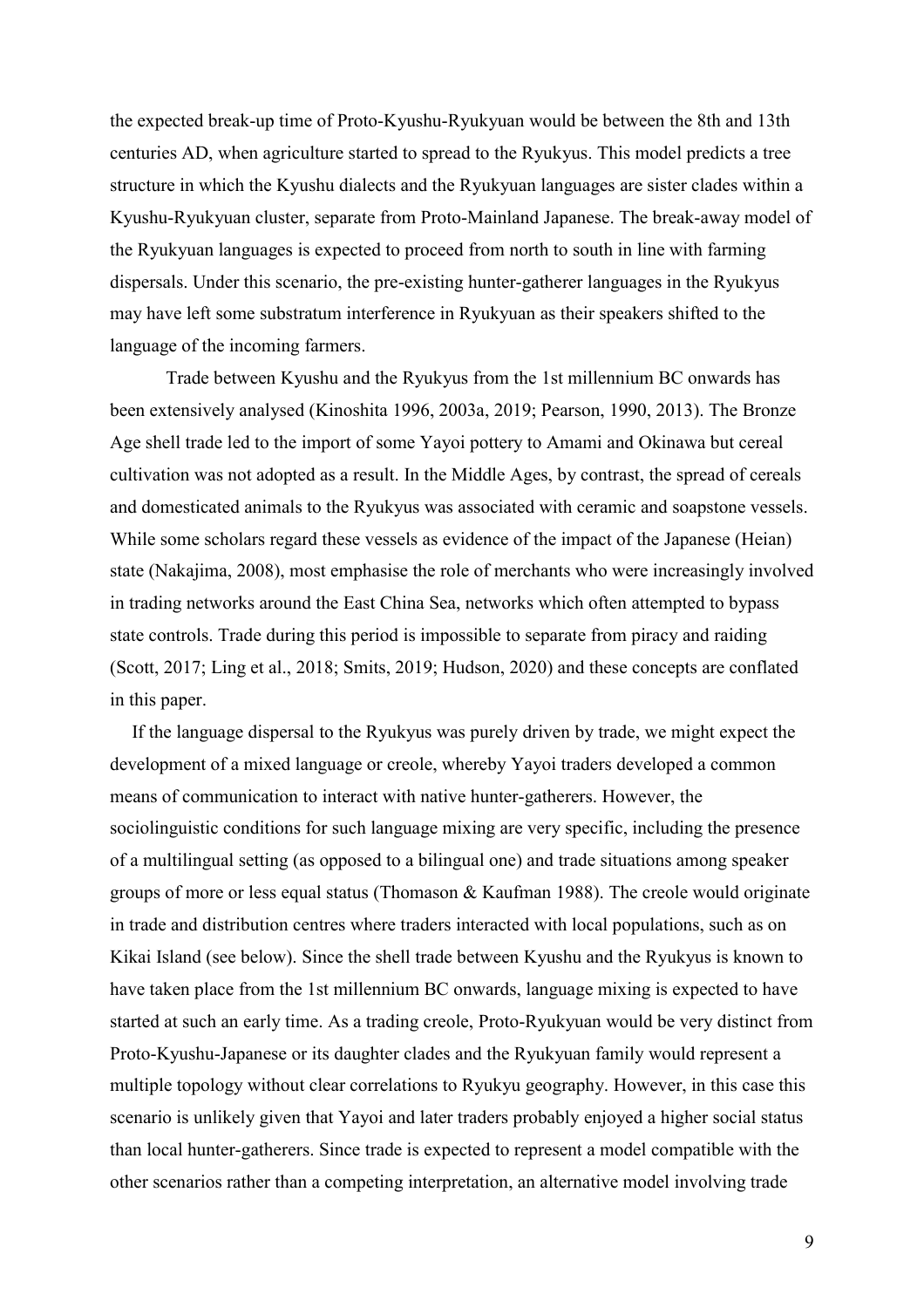among other mechanisms predicts dispersal of Proto-Ryukyuan with borrowing of trade vocabulary from the local hunter gatherer languages rather than the spread of a mixed trading language.

With respect to the role of state power, no scholars have argued that the Ryukyus were directly incorporated by the Heian state; if that were the case, the standard (administrative) Japanese used in Kyushu would presumably have been transmitted to the Islands. The question of state power has instead been approached in two ways. One is that state expansion pushed people from Kyushu to the Islands. Uemura (1977) proposed that Ryukyuan derived from a dialect spoken in southern Kyushu by the Hayato, a ‗tribal' people who opposed the the Yamato kingdom; when southern Kyushu was conquered by Yamato in the 8th century (cf. Ikehata, 1996), the Proto-Ryukyuan-speakers were pushed south to the Islands. Only a few words of Hayato language are preserved in the  $\overline{O}$ *sumi Fudoki*, an Old Japanese source from the 8th century. Although some authors have tried to connect these words to Austronesian (Kakubayashi, 1998), the mainstream idea remains that the Hayato spoke a language related to Japonic, but representing a primary break-up from other varieties spoken on Kyushu, Shikoku and Honshu (Elmer, 2019). Under this model, Proto-Ryukyuan would thus have separated from Proto-Kyushu-Japanese in the early first millennium AD at the latest and would have remained isolated in southern Kyushu until it separated and dispersed in the 8th century. The state intervention model predicts a break-away of Ryukyuan languages whereby the languages of regions that offered the highest potential for escape from state control separated first.

A second approach has been to explore the role of Dazaifu—the Heian state's administrative base on Kyushu—in establishing new outposts, most importantly on Kikai Island. As discussed below, however, the impacts of Kikai on the other islands of the Ryukyu chain are complex and contested.

In the following we first analyse the three components of demography, trade/piracy and state power from the perspective of archaeology and historical linguistics. In the Discussion the results are then combined into a single synthetic model. Without assuming that they are mutually exclusive, Table 2 lists some possible archaeological and linguistic correlations of the three approaches.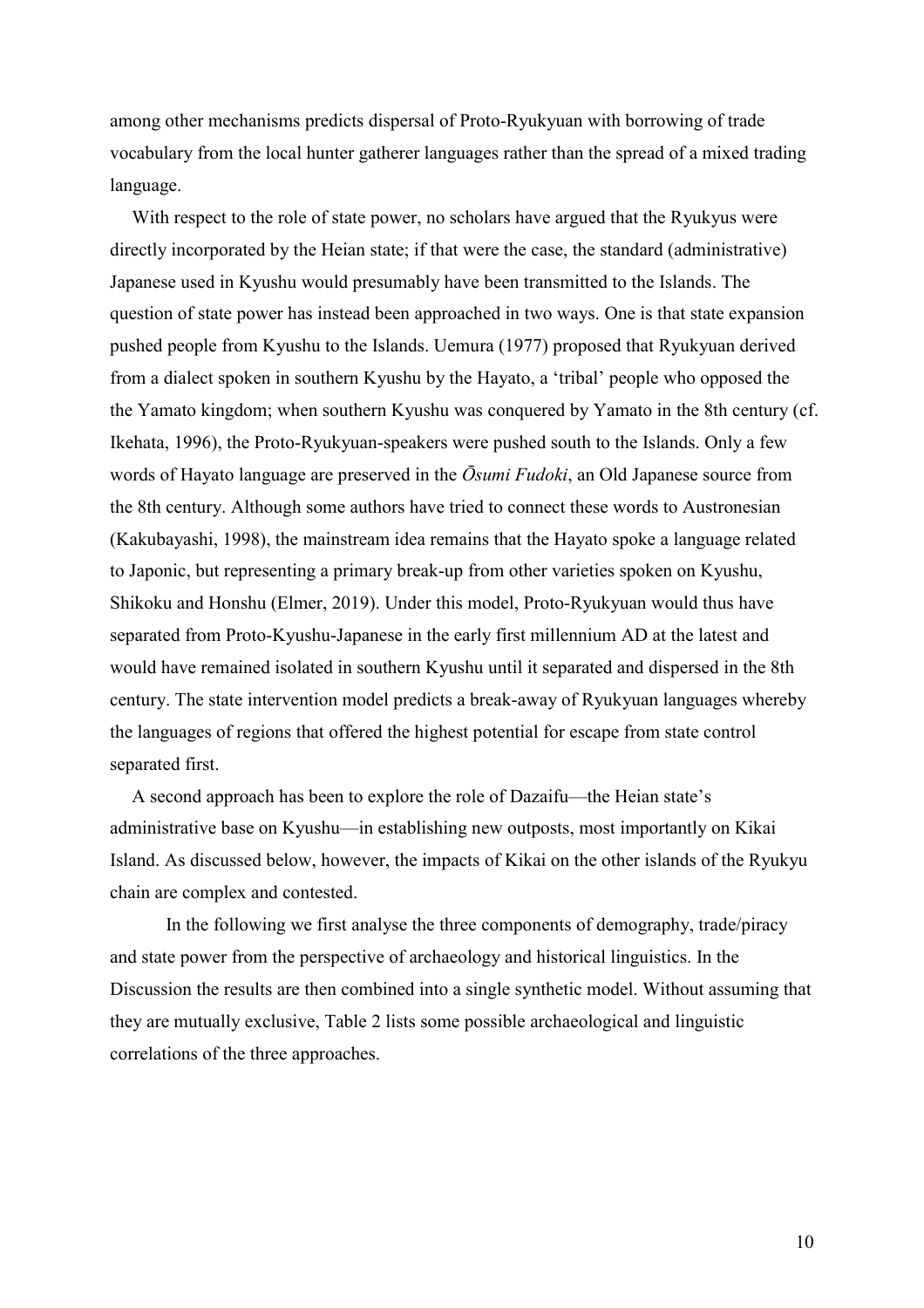

**Figure 3**. A tripartite model for farming/language dispersals to the Ryukyu Islands.

**Table 2**. Some archaeological and linguistic correlates of the components of the tripartite model for the spread of agriculture and Ryukyuan languages.

|                      | Demographic                  | <b>Trade/Piracy</b>           | <b>State intervention</b> |
|----------------------|------------------------------|-------------------------------|---------------------------|
|                      | growth                       |                               |                           |
| Summary of           | Population growth led to     | The spread of agriculture and | Dispersals to the         |
| component feature    | dispersals as farmers        | Ryukyuan was a secondary      | Ryukyus resulted from     |
|                      | sought new land              | result of trade and piracy    | people escaping the       |
|                      |                              |                               | state and/or from state   |
|                      |                              |                               | control over some         |
|                      |                              |                               | islands                   |
| Pattern of           | North to south; larger,      | More complex settlement       | Agriculture spread first  |
| agricultural         | more fertile islands settled | pattern centred on trading    | to islands under state    |
| dispersal            | first                        | emporia                       | control                   |
| Settlement           | More or less sudden          | Overlap and complex           | Sudden establishment      |
| continuity           | appearance of farming        | interaction between late      | of state administrative   |
|                      | settlements with new         | prehistoric and medieval      | centres                   |
|                      | material culture             | populations                   |                           |
| Spread of            | More or less uniform         | Diverse material culture;     | Initial separation        |
| associated material  | spread of domestic pottery   | strong links with production  | between sites within      |
| culture              | and tools from specific      | centres and trading emporia   | and outside state control |
|                      | region such as southern      |                               |                           |
|                      | Kyushu                       |                               |                           |
| <b>Expected Tree</b> | Proto-Kyushu-Ryukyuan        | Proto-Ryukyuan versus proto-  | Proto-Ryukyuan versus     |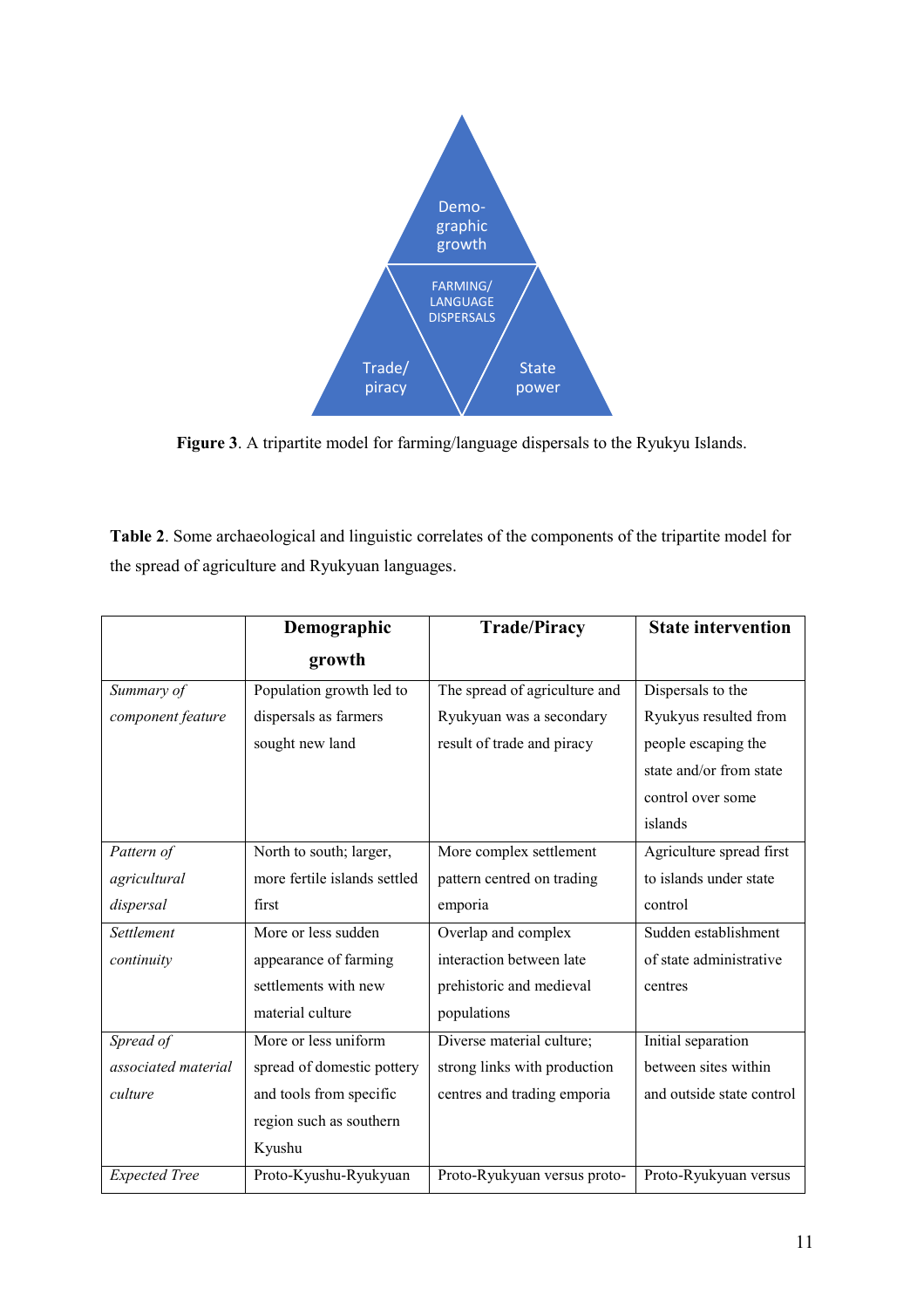| structure                | versus proto-Mainland      | Kyushu-Japanese              | proto-Kyushu-Japanese    |
|--------------------------|----------------------------|------------------------------|--------------------------|
|                          | Japanese                   |                              |                          |
|                          |                            |                              |                          |
|                          | Proto-Ryukyuan is a sister | Kyushu dialects and Japanese | Kyushu dialects and      |
|                          | or a subgroup of Kyushu    | are sister clades            | Japanese are sister      |
|                          | dialects                   |                              | clades                   |
|                          |                            |                              |                          |
|                          | Break-away model of        | Break-up in line with        | Break-away model of      |
|                          | Ryukyuan languages from    | maritime accessibility of    | Ryukyuan languages in    |
|                          | north to south             | island geography             | line with most efficient |
|                          |                            |                              | escape of state control  |
|                          |                            |                              |                          |
| <b>Expected Homeland</b> | Northeast Kyushu           | Trade centres such as Kikai  | Southern Kyushu or       |
| of Proto-Ryukyuan        |                            | Island                       | Dazaifu                  |
| Expected break-up        | AD 800-1300                | Wide possible range from 500 | AD 800                   |
| time                     |                            | BC to AD 800                 |                          |
| Expected linguistic      | Language shift from        | Trading creole               | Language shift from      |
|                          |                            | <b>OR</b>                    |                          |
| profile                  | hunter-gatherer languages  |                              | hunter-gatherer          |
|                          | to Proto-Kyushu-           | Borrowing of trade terms in  | languages to Proto-      |
|                          | Ryukyuan farmer            | Proto-Ryukyuan               | Ryukyuan 'Hayato'        |
|                          |                            |                              |                          |

## **Results**

#### Archaeological Approach

## *Demographic growth*

Population growth in Japan slowed in the 8th century due to smallpox and other epidemics; the years from 800 to 1150 saw demographic statis due to epidemics, famine and ecological degradation (Farris, 1985, 2017). A proposal made in the 1960s that there was widespread land clearance over the 10-14th centuries has been critiqued (Farris, 2009, pp. 69-73). Population growth only seems to have revived after 1300. Thus, the period when farming and Ryukyuan languages spread to the Islands was one of population stasis or decline in Japan as a whole. However, the unstable social conditions of the time often encouraged migration as peasants sought better conditions; though opposed by the court, such movements were common (Farris, 1985, pp. 118-140). As mentioned, any migration by Kyushu peasants to the Ryukyus would have required boats, which were probably controlled by persons involved in maritime trade.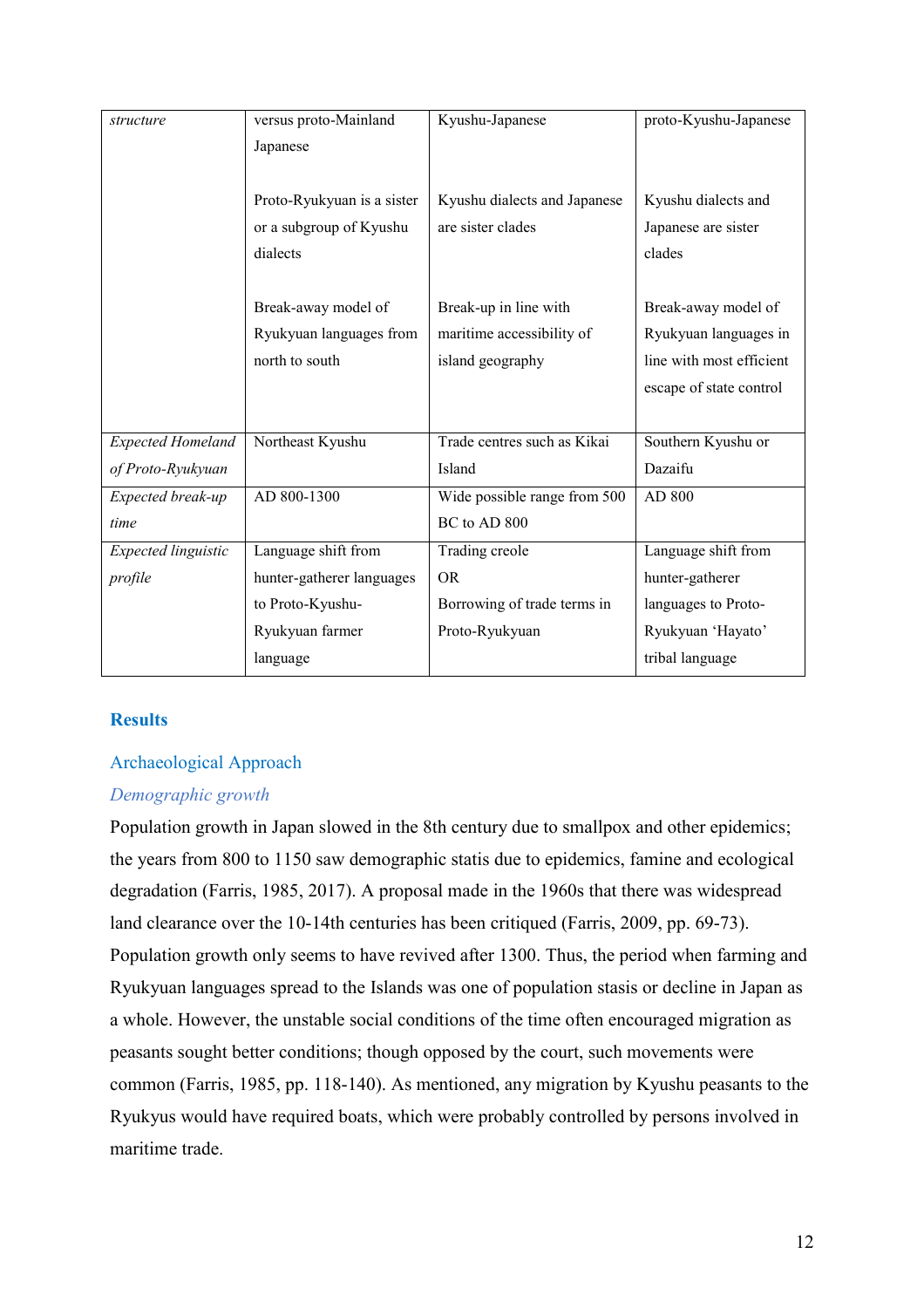The subsistence/demography model of language expansion assumes that populations with an economic advantage over their neighbours would grow in numbers and spread to new areas of settlement, leading to language shift in the latter (Bettinger & Baumhoff, 1982; Renfrew, 1987; Bellwood & Renfrew, 2002). The ecological risks of small islands mean that initial population growth would have been an adaptive response for farmers dispersing to the Ryukyus (cf. Golson, 1972; Kirch, 1984). Thus, if agriculture began on one of the Ryukyu Islands at an early stage, the population of that island may have grown quickly, forcing onward migrations.

Archaeobotanical evidence shows that agriculture moved in several distinct stages from Kyushu to the southern Ryukyus. The earliest direct radiocarbon dates on cereals from southern Kyushu are two dates on wheat ranging between AD 675-885 from Miyazaki (Supplementary Information 1). However, remains of rice paddy fields are known from the Early Yayoi phase (800-400 BC) from the Kagoshima University Kōrimoto Housing and Sakamoto A sites (Takamiya & Nakamura, 2021). Envoys sent by the Yamato kingdom to Tanegashima in 681 reported that, 'Rice is always abundant. With one sowing, there are two harvests' (Aston, 1972, II, p. 352). While this suggests that rice cultivation was already common on Tanegashima by the 7th century, the official envoys may have exaggerated the fertility of the island in their report. There is little archaeological evidence for agriculture in the northern Ryukyus at this time. Analysis of impressions on 5622 sherds of Yayoi-Kofun pottery from Tanegashima found only 0.1% had cereal impressions: three rice and one foxtail millet from the Middle Yayoi and two rice seeds from the Kofun (Nakamura, 2015).

The first domesticated cereals appeared on Kikai in the Amami archipelago in the 8th century and Okinawa in the 10th century, suggesting a delay of a century or two between the two archipelagos. Sites dating to before the medieval era in these islands have produced only wild plants, except for bottle gourd from the Ireibaru site. Early agriculture in the Amami archipelago was characterised by a diversity of crops. In Okinawa, by contrast, foxtail millet was the dominant crop at the beginning of the medieval period, but by the thirteenth century some sites have a high proportion of wheat. Rice and barley are also known. Rice paddy fields have been confirmed from the beginning of the medieval era at sites such as Maeatari and Aragusuku Shichibaru No. 2 (Shinzato, 2018a, 2018b). In the southern Ryukyus, soil flotation has so far only been conducted at three sites on Miyako where the Neolithic Arafu and Nagabaka sites yielded no cultigens (Takamiya, 2003; Robbeets et al., 2021), while at medieval Minuzuma over 300 carbonised seeds were recovered, including foxtail millet (109), barley (90), wheat (31), *mugi*, i.e., barely or wheat (53), Fabaceae, possibly adzuki group (16),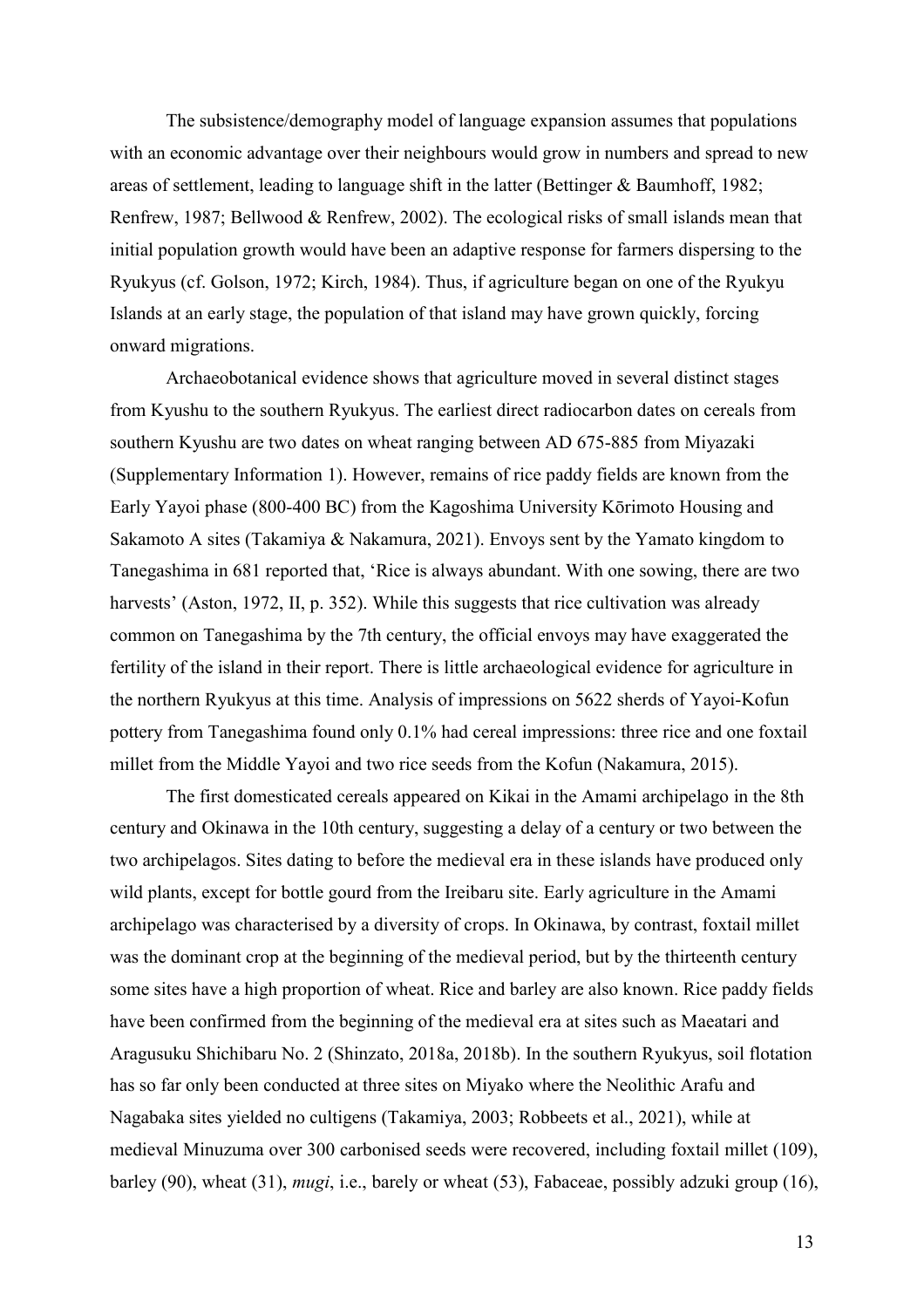and rice (6) (Chida, 2015; Manabe et al., 2019). Radiocarbon dates place these remains between the 13th and 14th centuries.

We used the Bayesian model SpreadR developed within the Pandora and IsoMemo initiatives (https://www.isomemoapp.com) to estimate the first appearance of cereals across the southern Japanese islands (Fig. 4). Chronological modelling was done on a compilation of 69 direct radiocarbon measurements on barley, millet, rice and wheat grains extracted from Robbeets et al. (2021) and included here as Supplementary Information 1.



**Figure 4.** Bayesian chronological estimates of first cereal appearance across Kyushu and the Ryukyus. Estimates made using direct radiocarbon dates on cereal remains (Supplementary Information 1), modelled using the Bayesian model SpreadR (Cubas et al., 2020).

Cattle, horses, goats and chickens seem to have been introduced to the Ryukyus at the same time as cereals, although the archaeological evidence is not yet sufficient to map routes and timings. As in Japan, the status of pigs *versus* wild boar is controversial. While age profiles suggest active management of *Sus* populations, domesticated pigs can rarely be distinguished on skeletal morphology (Toizumi, 2014, 2018). With the arrival of agriculture, the medieval era saw a decline in fish consumption in the Ryukyus (Toizumi, 2014, pp. 72- 73).

Ishidō (2014) argued that stable carbon and nitrogen stable isotope values ( $\delta^{13}C_{coll}$  and  $\delta^{15}N_{\text{coll}}$ ) for human bone collagen samples from the Yayoi-Kofun Hirota site on Tanegashima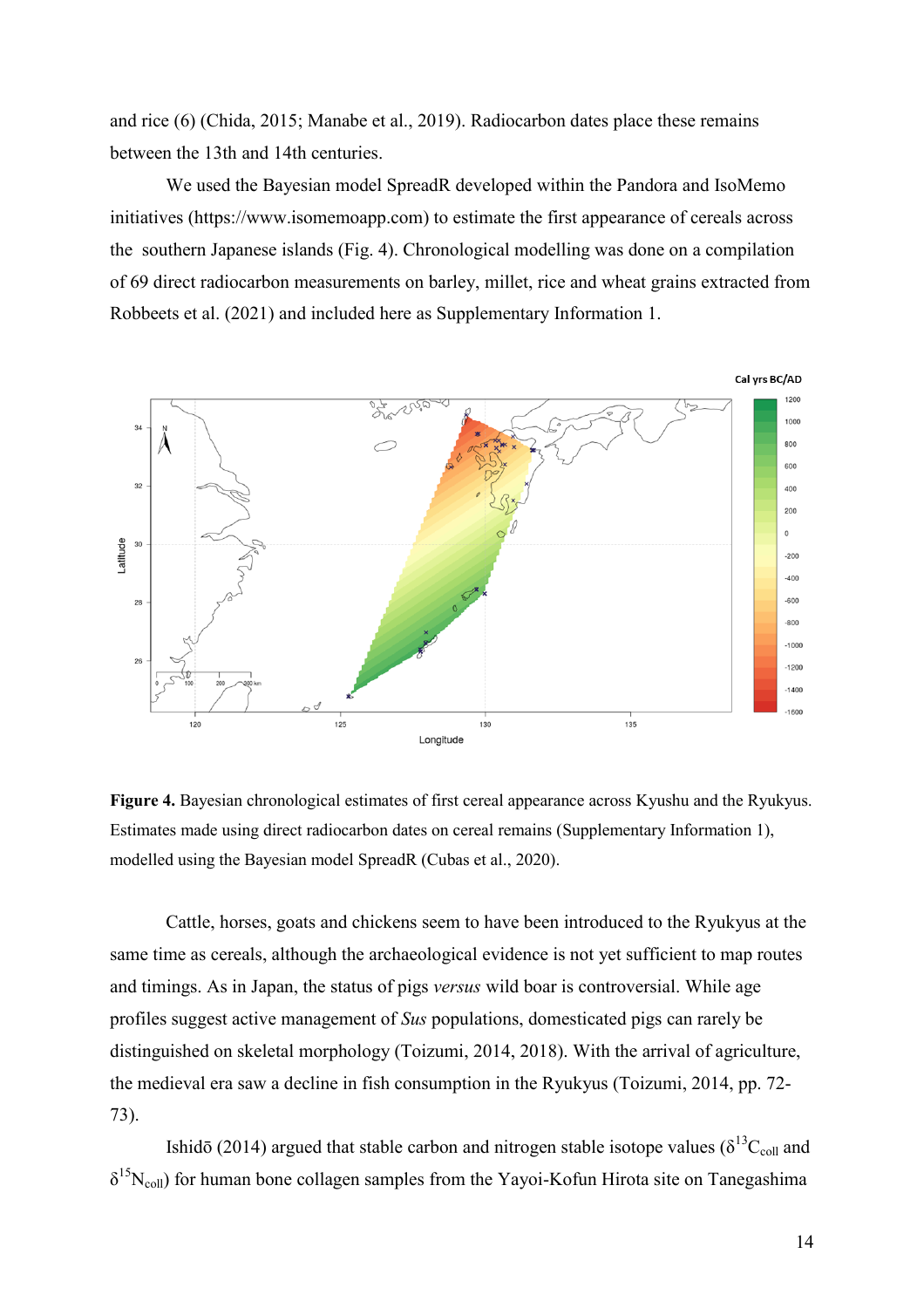were similar to those of contemporary populations in Kyushu, assumed to be rice farmers. However, faunal remains from Layer VI at Hirota, dating to the final Yayoi to earliest Kofun, include wild boar, deer, monkeys, sea turtle and fish and shellfish (Toizumi, 2007). Using the ARCHIPELAGO isotope database for Japan (Fernandes et al., 2021), we plotted bone collagen isotopic values for Bronze Age to early modern sites from Kyushu and the Ryukyus (Fig. 5).

Compared to Kyushu samples from the same time period,  $\delta^{15}N_{coll}$  values from Hirota are clearly lower and indicate a comparatively higher consumption of plant protein. By contrast,  $\delta^{13}C_{coll}$  values for Hirota are close to expected values (c. -20 ‰) for a C<sub>3</sub>-type diet (e.g., nuts, cereals such as barley or rice, and animals that consume most plants in temperate zones) or just above this, which could indicate minor contributions from marine protein and/or  $C_4$  plants (e.g., millet). High  $\delta^{15}N_{\text{coll}}$  and  $\delta^{13}C_{\text{coll}}$  values observed for Kyushu are typical of marine protein consumers with some individual variability. However, some Kyushu individuals also show  $\delta^{13}C_{coll}$  values below typical  $C_3$  references and this includes three Initial Jōmon samples from Iwashita (Nagasaki) with rather low  $\delta^{15}N_{coll}(6-7\omega)$  typical of exclusive plant diets which would exclude consumption of freshwater protein. Although the  $\delta^{13}C_{coll}$ signal is primarily determined by dietary protein, it does include a significant contribution from carbohydrates and lipids (Fernandes et al., 2012). Food fats have significantly lower  $\delta^{13}$ C values than protein and it is thus likely that some Kyushu individuals with comparatively low  $\delta^{13}C_{\text{coll}}$  values were consuming high amounts of animal fats and/or fat-rich plants (Fernandes et al., 2012).

Around AD 1000 there is a decrease in  $\delta^{15}N_{coll}$  values for the Ryukyus with values similar to those for Hirota, or even lower, suggesting an increased dependence on plant foods and lower consumption of marine protein. This is supported by zooarchaeological evidence that fish consumption declined with the introduction of farming. Later periods show considerable isotopic variability among individuals including large differences in the consumption of millet and animal protein.

Minagawa et al. (2005, p. 11) mention that two *Sus* bone samples from the Gushibaru site (Ie Island), to which they assign dates of 1800-1700 BP, 'are characterized by an extremely high <sup>13</sup>C content, suggesting that they fed [on] mainly C4 plants as their staple diet. Since no similar values were found for sites in Honshu and Kyushu, these *Sus* might have been transported from areas where farming of  $C_4$  millet was already established.' Northern China is suggested as a possibility by Minagawa and colleagues. Even if a few pigs were introduced from China at this time, however, the more direct archaeobotanical record shows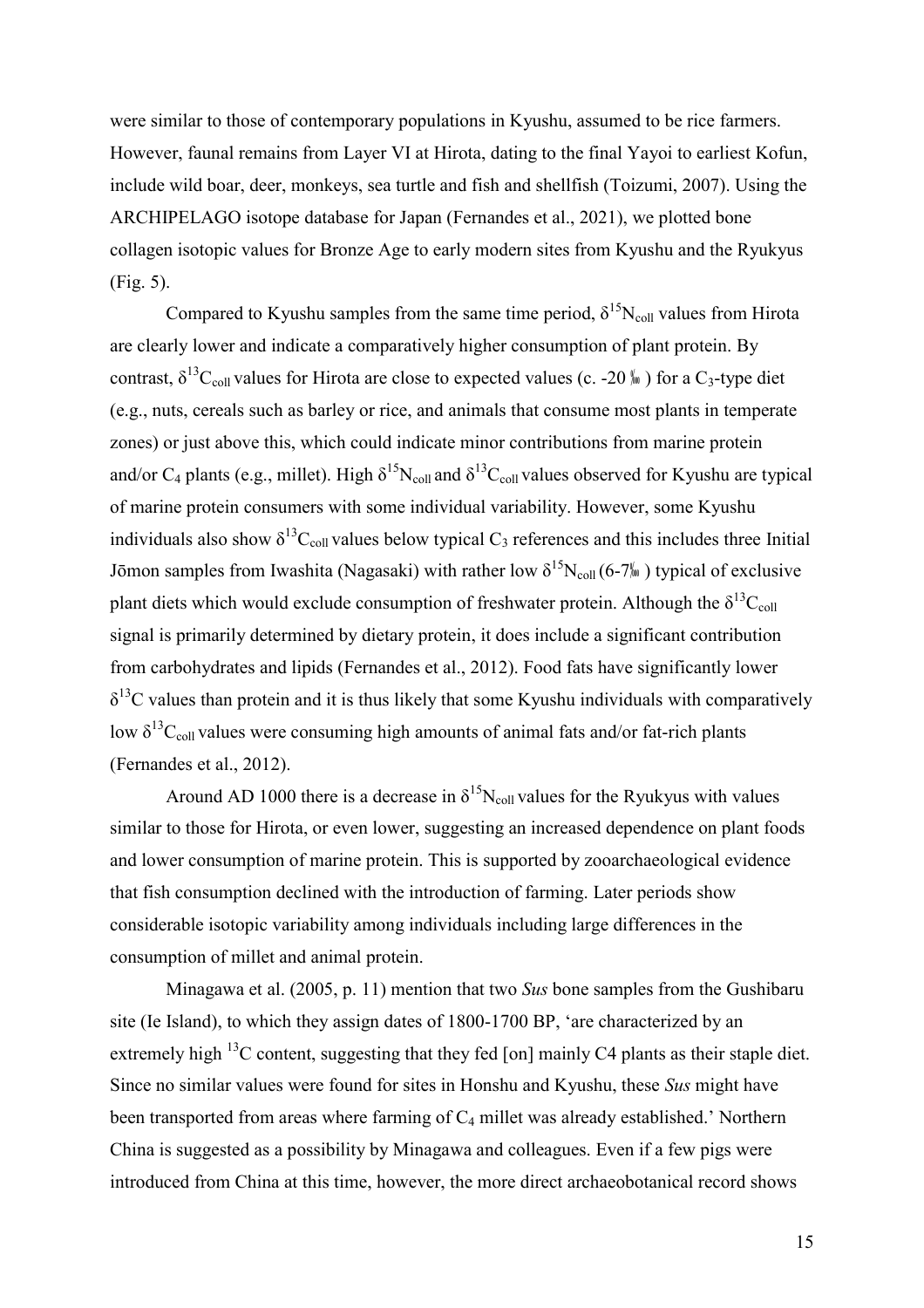no evidence of millet or other farming in the Ryukyus at this date. Furthermore, the Gushibaru samples have not been directly dated and may derive from later contexts.



**Figure 5**.  $\delta^{13}C_{coll}$  (top) and  $\delta^{15}N_{coll}$  (bottom) values from human bone collage from Kyushu and the Ryukyus, ca. 1000 BC to AD 1900. Data from Fernandes et al. (2021) with the date of the isotopic points set as the median of the chronological range given in the publication.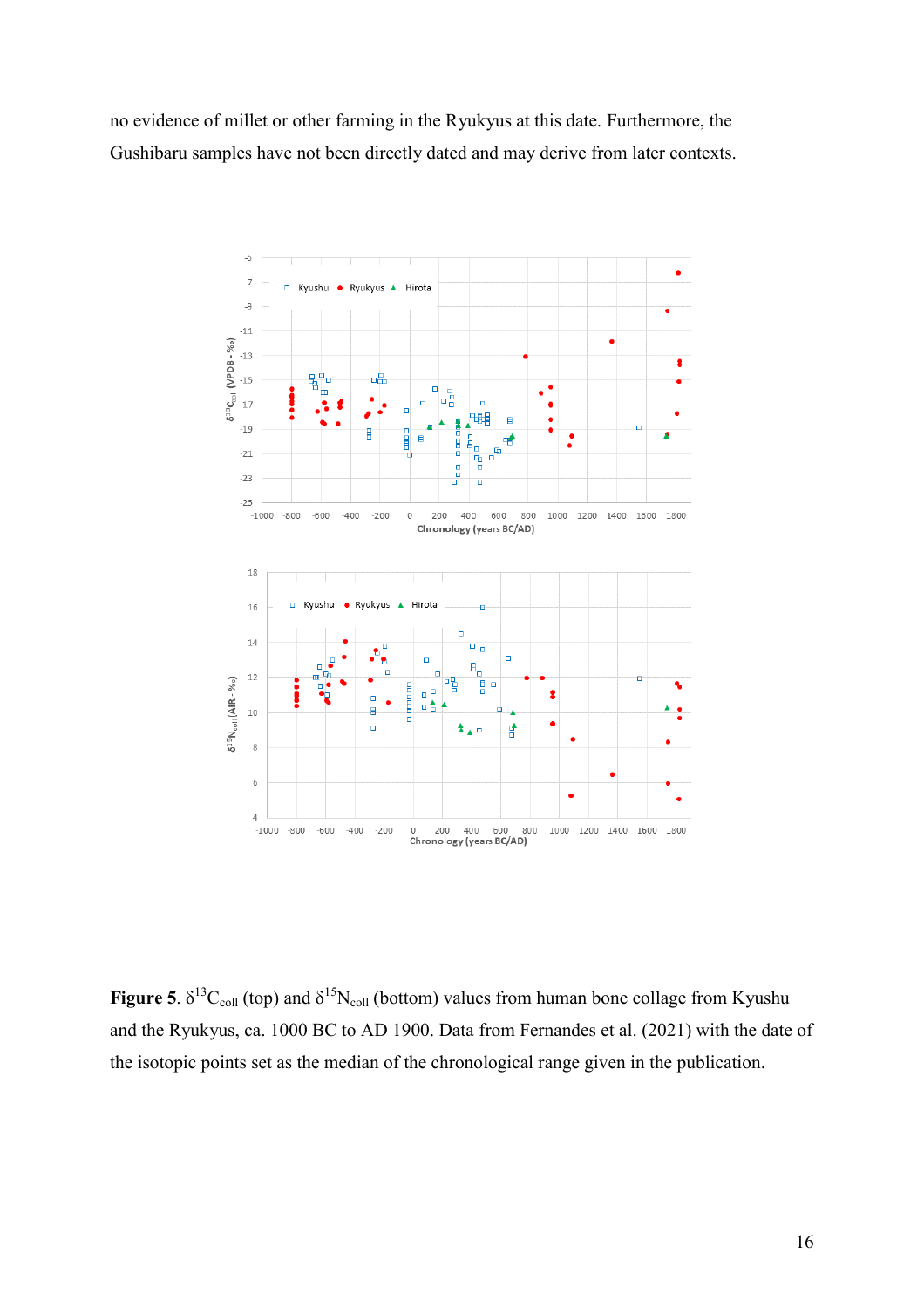#### *Trade/piracy*

Trade between Kyushu and the Ryukyus was a key component in farming and language dispersals. While some scholars have suggested the Bronze Age shell trade brought farming to the Islands (Takamiya, 1985), the archaeobotanical record provides no evidence for such a link. According to Nakazono (2011), a 'significant amount' of Yayoi pottery was transported to Okinawa from Kyushu at the height of the shell trade, but in the following Kofun period imported pottery was rare. A graph by Takayuki Shinzato (2018, p. 33) shows almost 90 Yayoi vessels found in the Okinawa archipelago; typologically, these pots date from the end of the Early to the first half of the Middle Yayoi (c. 450-150 BC). Most of this Yayoi pottery originated on the Satsuma peninsula and comprised more storage jars than cooking vessels. Only one Okinawan pot has been found on Kyushu, at the Takahashi site, a settlement which Nakazono (2011) regards as a major entrepôt in the shell trade. The Yayoi shell trade involved rather limited socio-economic exchange between Okinawa and Kyushu with little lasting settlement in the Islands (Hudson *in press* a).

In the medieval era, economic relations between the Ryukyus and Kyushu were transformed when cereal agriculture, iron tools, spindle whorls and new food vessels spread south. While the Ryukyus might be considered marginal to the late Heian state based in Kyoto, the artefacts associated with the spread of farming and Ryukyuan languages were international and associated with urban contexts in Kyushu. Three main types of food vessels reached the Ryukyus at this time: soapstone (steatite) cauldrons, *kamuiyaki* stoneware and Chinese trade ceramics (Pearson, 2007, 2013; Shinzato, 2014, 2018a). Produced in Nagasaki, soapstone cauldrons with lug handles had a distribution centred on Hakata and Dazaifu as well as Kikai. *Kamuiyaki* is a grey stoneware produced on Tokunoshima Island from the 11th century using kiln technology derived from Koryŏ Korea and Japan (Shinzato, *in press*). As noted by Pearson (2007, p. 123), the *kamuiyaki* kilns raise numerous questions as to why stoneware production was suddenly begun on a remote island, where the technology came from, and who financed the production. Chinese ceramics, especially Song whitewares, became widely distributed in the Ryukyus at this time.

Asato (1990, 1998) has suggested that merchants based in Hakata played a key role in trading soapstone vessels, *kamuiyaki* and Chinese ceramics to the Ryukyus in exchange for turban shells (*Turbo marmoratus*, used for mother-of-pearl inlay), sulphur, and wood from *Bischofia javanica* (*J. akagi*, or 'red tree', used to produce red dye). By the 12th century, these three types of vessels were also found in the southern Ryukyus, which for the first time became part of the same cultural zone as Okinawa and Amami, suggesting that the search for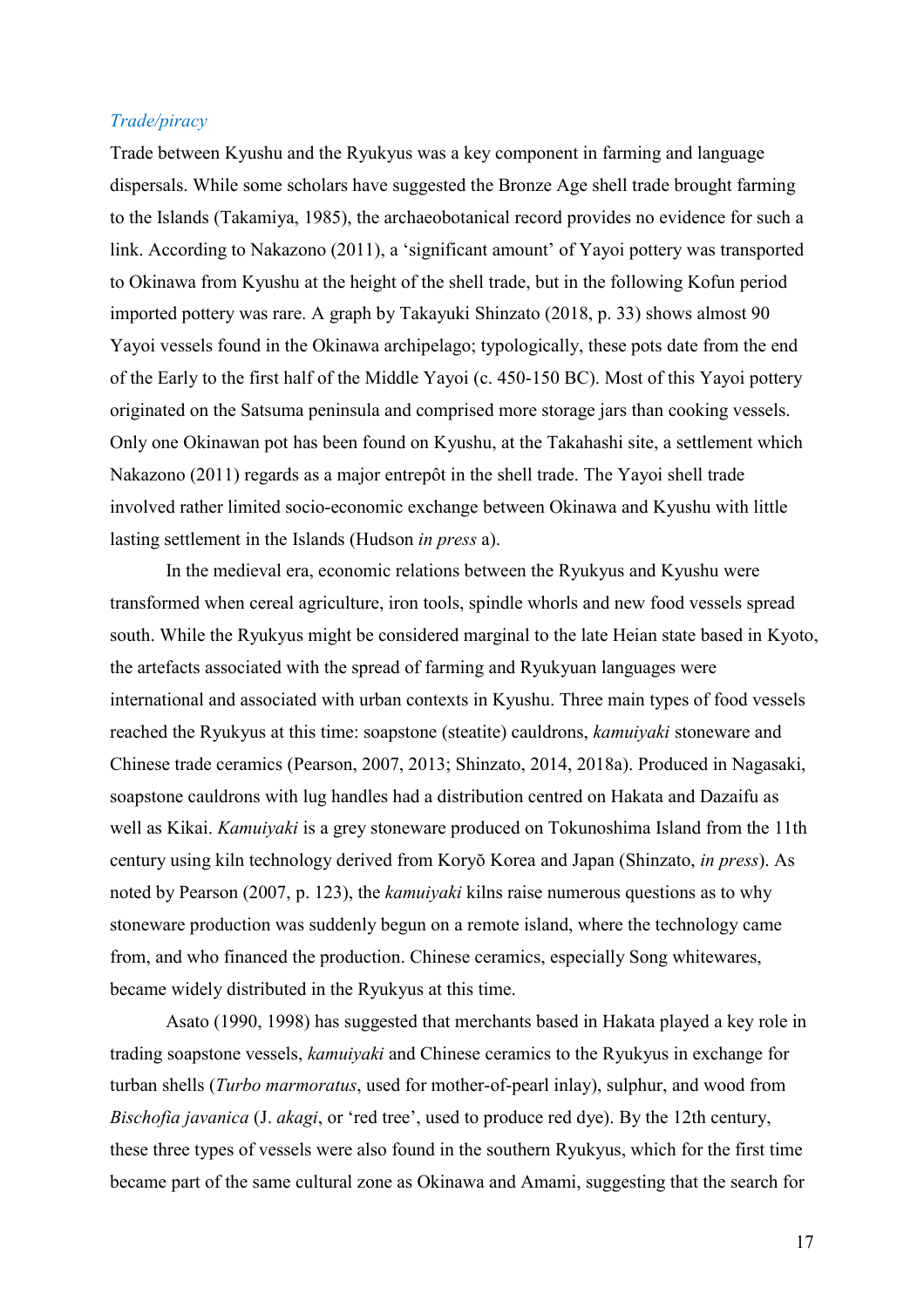trade goods was expanding ever further south (Kinoshita, 2003b). Pearson (2013, p. 149) argues that the ultimate cause of these changes was growing commercialisation in Song China, what Elvin (1973) called the 'medieval economic revolution'.

It has been proposed that Kikai Island served as a forward base for Dazaifu from the 9th to early 11th centuries (Nakashima, 2008). Excavations at the Gusuku sites on Kikai have produced remains of buildings including storehouses, iron-working hearths and soapstone cauldrons. Local Kaneku earthenware is rare, with pottery from Kyushu as well as China and Koryŏ Korea dominating the ceramic assemblage (Pearson, 2013, pp. 158-165; Smits, 2019, pp. 20-21). Interestingly, *Sue* ware sherds from the Nakadake kiln cluster (Kagoshima) have been found at the Gusuku sites on Kikai and on Tanegashima (Sterba, 2015). This *Sue* production centre was not established near the provincial administration in northern Satsuma as might be expected, but was further south, on the estuary of the Manose river near the above-mentioned Takahashi site, which was a trade hub with the Ryukyus from the Bronze Age shell trade to the Middle Ages. The estuary had also been the centre of a powerful Hayato clan until its subjugation in the early 8th century (Nakamura & Shinoto, 2015; Nakamura, *in press*). The location of the Nakadake kilns shows the beginning of fundamental changes in the southern periphery of the Japanese state, where the indigenous Hayato and their local elites were in competition with the central authorities and trade and seafaring began to play the important role that they fully adopted in the Middle Ages.

Dazaifu's main interest in Kikai was probably as a place to control trade in goods such as shells, sulphur and *Bischofia javanica*. Given that texts such as the *Shōyūki* mention captives taken in raids, slaves must also be considered in this context. Settlement of Kikai at this time led to the early introduction of agriculture and—based on an increase in the number of sites—population growth on a small  $(57 \text{ km}^2)$  island (Asato, 2013). While Takanashi (2006) emphasises the role of trade in further dispersals south of Kikai, Asato (2013) argues that population growth was the key factor. The Gusuku sites complex seems to have begun in the 9th century as a trading outpost of Dazaifu, suggesting a link with the 'state intervention' discussed in the next section. By the 11th century, however, Kikai Island had shifted away from Dazaifu control and had become a centre for non-state trade (Nakajima, 2008).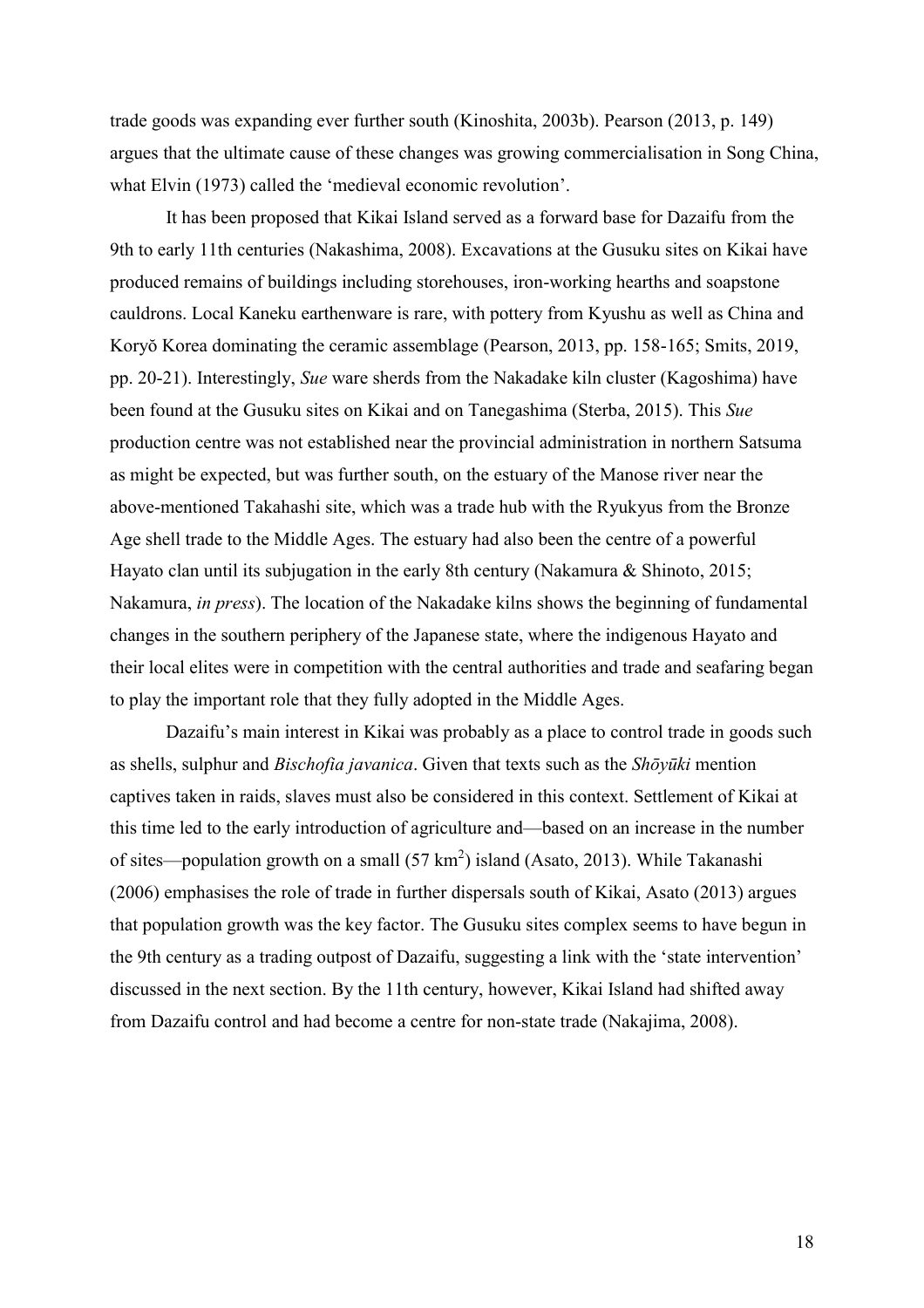#### *State intervention*

The ancient Japanese state relied on agriculture—especially alluvial rice farming—to finance its fiscal basis. As the state bureaucracy became more structured during the 8th century, it attempted to transform other resources into what Scott (2009, p. 73) calls 'state accessible products' or SAPs. Routes of maritime transport were given ritual protection by sites such as those on Okinoshima Island between Kyushu and Korea. However, the ability of ancient Japan to make 'state space' of the sea—again the term is from James Scott—was limited (Hudson, 2016, *in press* b). The maritime spaces around Japan were increasingly utilised by non-state actors including merchants and pirates. States require the acquisition and control of people: ‗The imperative of collecting people, settling them close to the core of power, holding them there, and having them produce a surplus in excess of their own needs animates much of early statecraft' (Scott, 2017, p. 151). Forced re-settlement was a common measure used by early states (Korolkov & Hein, 2021). The ancient Japanese state was no exception. Border guards (*sakimori*) sent to northern Kyushu were brought from the Kantō region (Farris, 1995, p. 54-55). Refugees from Korea were sent to eastern Japan on two occasions in 870 alone (Batten, 2006, p. 89). In southern Kyushu, the above-mentioned 'Hayato', who had previously opposed the state, were used as ‗ethnic soldiers' in the Kinai capital region (Hudson, 1999, pp. 194-197).

Some 'Hayato' (broadly understood) living in southern Kyushu may have escaped state control and moved south to the Islands, as suggested by Uemura (1977). Such people might have established new farming settlements in the Ryukyus but many likely joined pirate bands operating in the islands and coasts around western Kyushu. Groups from Amami called *namban* or 'southern barbarians' by the state—attacked Kyushu, capturing 400 people from Ōsumi in 996 and plundering Dazaifu in 997 (Smits, 2019, pp. 18-20). Such groups likely included women, some of whom were pirates in their own right (Shapinsky, 2014, pp. 146-150). In 998, Dazaifu ordered Kikai to suppress the Amami pirates but it is not known what measures, if any, were actually attempted (Smits, 2019, pp. 18-20).

Even if Kikai Island seems to have been under the control of Dazaifu from the 9th to early 11th centuries, this does not necessarily mean Dazaifu controlled all trade with the Ryukyus. The Song dynasty flooded East Asia with large quantities of export ceramics to increase its revenues (Yamamoto, 2008, p. 5) and the role of Dazaifu and the Heian state in that trade may have been quite minor. It can further be assumed that 'pirate' activities continued, as demonstrated by the *namban* attacks from Amami.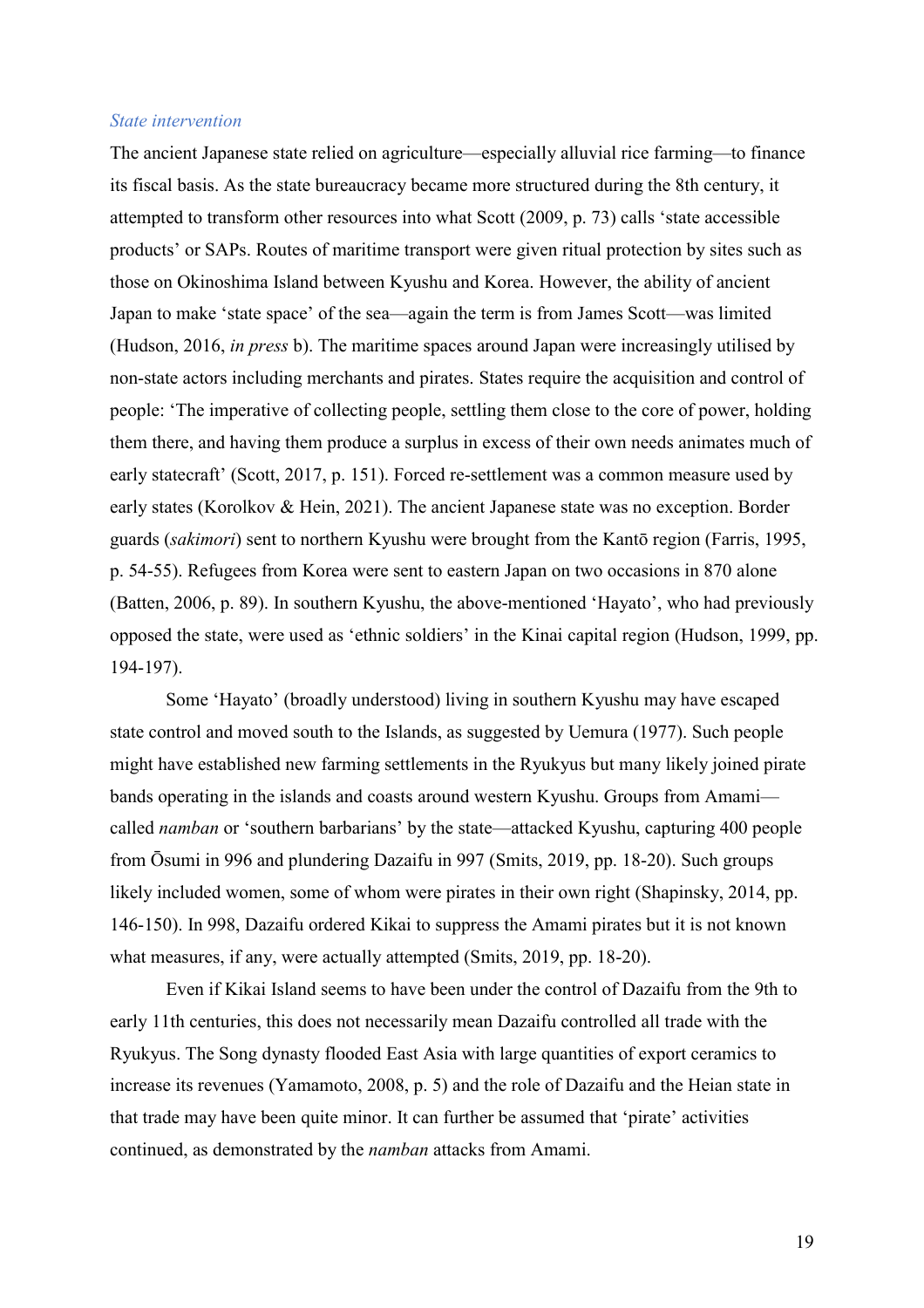#### **Linguistic Approach**

#### *Linguistic inferences about the most probable tree structure*

As noted, the classical view in linguistics is that Japonic languages can be divided into two subgroups, Mainland and Ryukyuan, with a sharp divide between the two falling between the Tokara (linguistically Mainland) and Amami (linguistically Ryukyuan) islands (Katō, 1977; Lee & Hasegawa, 2011; Pellard, 2015; Robbeets et al., 2021). This view has been challenged by a classification of up to four subgroups, one of which is the Kyushu-Ryukyuan ancestor of Ryukyuan (Unger, 2009, p. 105; Igarashi 2017, 2018; de Boer, 2020, pp. 56-57; cf. Fig. 2). Contacts and, as a result, intensive borrowing between Mainland Japanese and Kyushu-Ryukyuan can be assumed to have continued after the separation of these two groups. Linguistic evidence for Early Middle Chinese (EMC) (AD 600-900) loanwords being transmitted from Early Middle Japanese (EMJ) (AD 800-1200) to Proto-Ryukyuan (PR) and having regularly corresponding reflexes in all Ryukyuan languages (e.g., EMC *baiwn<sup>h</sup>* 'stick' >> EMJ *baũ* >> PR \**bau* in Shuri (Okinawa) *bóː*, Ogami (Miyako) *pau* and Dunan (Yonaguni) *bûː*) suggests that these contacts continued until at least the 9th century (Pellard, 2015). After the separation of Ryukyuan from Kyushu-Ryukyan, small groups of Ryukyuan speakers dispersed over the Ryukyu Islands. A founder effect caused an increase in the speed and extent of differentiation from the proto-language, while the Kyushu speakers remaining in Kyushu continued their close interactions with Mainland Japanese speakers and eventually shifted to Mainland Japanese.

In accordance with the maximum parsimony method of classical historical linguistics, which seeks a classification that explains a dataset by minimising the number of evolutionary changes required, evidence for the genealogical clustering of Ryukyuan languages with Kyushu topolects is based on shared innovations in vocabulary, phonology and morphosyntax between both groups (Supplementary Information 2). The agricultural vocabulary of Proto-Kyushu-Ryukyuan is largely continuous with that of its Proto-Japonic predecessor, even if there are a few common innovations shared by Kyushu and Ryukyuan topolects only. This confirms that the Proto-Kyushu-Ryukyuan speakers were farmers who inherited agriculture from their Japonic ancestors. Compared to other areas of subsistence, it is seafood-related vocabulary that reveals most copiously shared traits between Kyushu and Ryukyuan as opposed to other Japonic topolects. This is the case in spite of the fact that Kyushu and the Ryukyus belong to different climate zones with different marine fauna. The proportion of innovations in the shared Kyushu-Ryukyuan vocabulary in this semantic domain permits the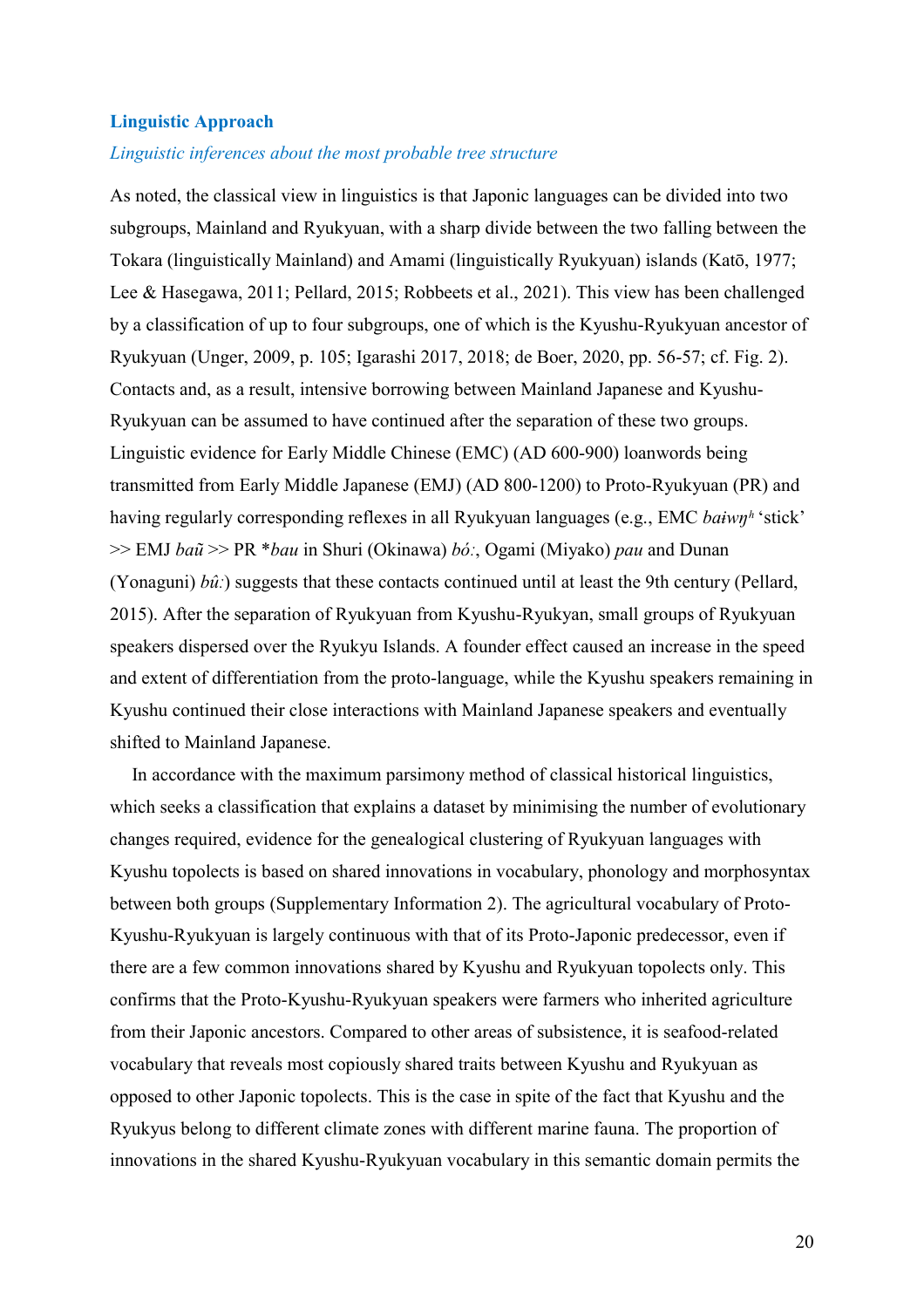conclusion that the Kyushu-Ryukyuan farmers developed a more maritime, seafaring culture after the break-up of Proto-Japonic.

As well as lexicon, we find numerous shared innovations in phonology and morphosyntax between Kyushu topolects and Ryukyuan languages. Some of these properties, like case marking, have a broad Kyushu distribution, while others, such as the use of the interrogative marker \*-*na* in yes/no questions, appear limited to southern Kyushu and its outlier islands such as Kami-Koshiki. This observation supports the classification of Proto-Kyushu-Ryukyuan as a branch separate from Proto-Mainland Japanese and suggests that Proto-Ryukyuan originated from a subgroup of southern Kyushu dialects as proposed by de Boer, Unger and Igarashi. The resulting classification is in line with the demography model and contradicts the development of a separate trading creole in the Ryukyus. It also goes against the conception of Proto-Ryukyuan as the language spoken by the ‗Hayato', isolated from other Proto-Kyushu-Japanese speakers. Nevertheless, the classification leaves room for simultaneous maritime interactions with traders or a parallel intention to escape state control to be integrated in the model.

Both classical views and Kyushu-Ryukyuan classifications converge on the break-up of Proto-Ryukyuan into northern and southern branches. This binary structure is less consistent with the gradual north to south spread of agriculture across the Ryukyus and also does not suggest the inverse, namely that southern islands which escaped state control more effectively than northern islands were colonised first. The primary break-up between northern and southern languages rather seems to align with island geography, reflecting the maritime boundary between the northern and southern islands. Therefore, it seems to be more consistent with maritime accessibility, which is a prerequisite for trade.

### *Linguistic inferences about the most probable homeland of Proto-Ryukyuan*

The Kyushu area has long been pinpointed as the most likely homeland of Proto-Ryukyuan (Hattori, 1976a; Thorpe, 1983; Uemura, 1997; Serafim, 2003; Pellard, 2015; Karimata, 2017; Igarashi, 2018), but the exact location on Kyushu is a matter of disagreement. Within centuries after the migration, the Proto-Kyushu-Ryukyuan population remaining in Kyushu abandoned their own language and shifted to Mainland Japonic – a likely sociolinguistic outcome of the expansion of the power of the Mainland-speaking Japanese state across Kyushu.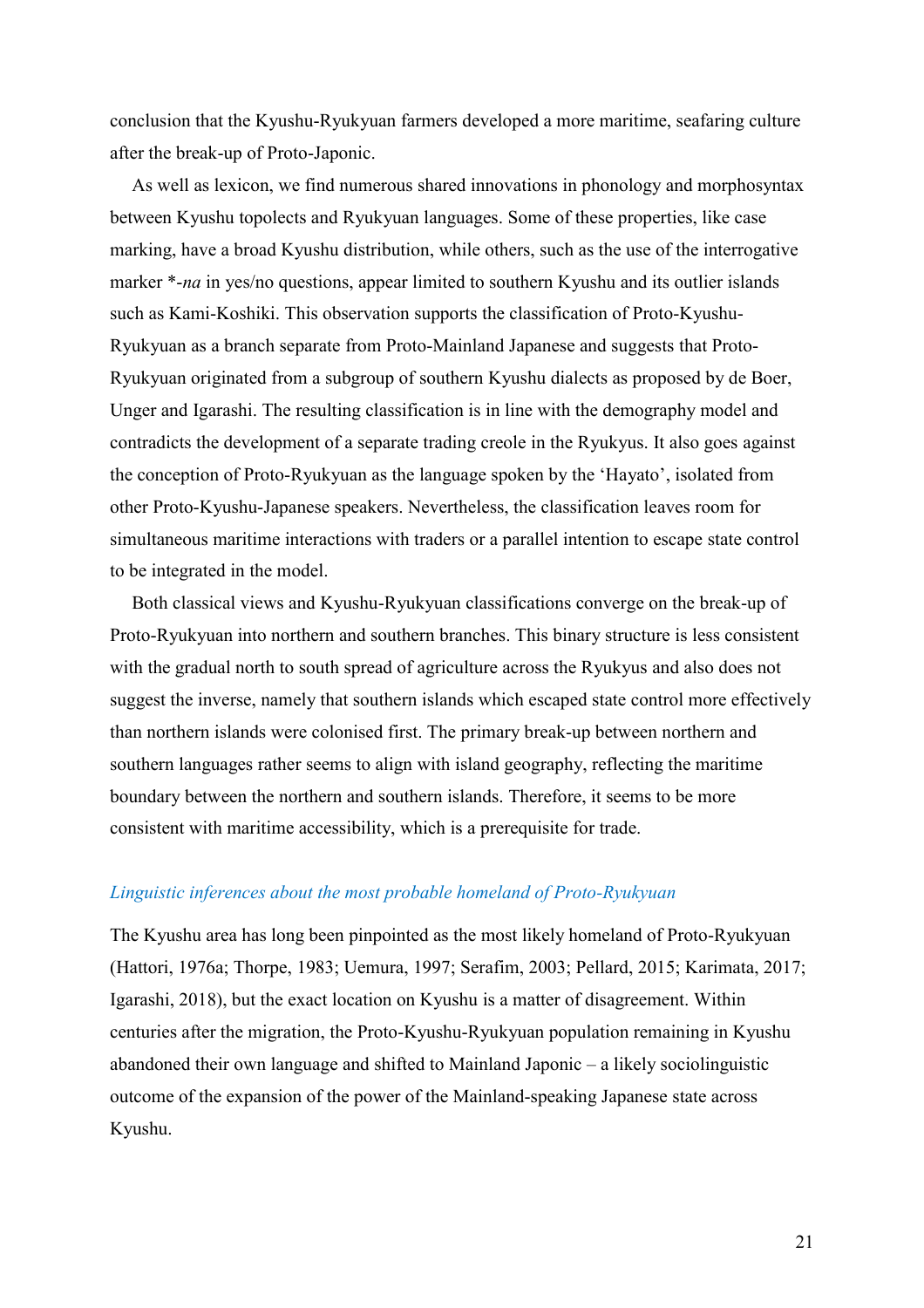Given the shift from Proto-Kyushu-Ryukyuan to Mainland Japonic on Kyushu, a substratum of the abandoned Proto-Kyushu-Ryukyuan language might be expected to be found in modern Mainland Kyushu topolects. Moreover, those Kyushu areas whose topolects have the most evidence of such a substratum can be hypothesised as the most likely candidates for the starting point of linguistic dispersal into the Ryukyus and thus the homeland of Proto-Kyushu-Ryukyuan. A study of non-basic vocabulary (Jarosz, 2019) evidenced that the thickest layer of vocabulary was shared between Ryukyuan and the Kagoshima and Morokata areas in southern Kyushu, referred to as the Satsugū area in Japanese dialectology, and especially with outlier islands such as Tanegashima, Yakushima, Tokara and Koshiki. Moreover, in the revised division of Japonic into Kyushu-Ryukyuan and Mainland Japanese branches proposed by de Boer (2020) and Igarashi (2017, 2018), the southernmost unit centred in the Kagoshima area was identified as the subunit from which Ryukyuan branched off. We therefore infer that the most plausible homeland for Proto-Kyushu-Ryukyuan is in southern Kyushu and neighbouring islands such as Tanegashima, Yakushima, Tokara and Koshiki. Bayesian phylogeographic modelling (Robbeets et al., 2021) also supports southern Kyushu as the most probable point from where the linguistic dispersals to the Ryukyus took place. If Proto-Kyushu-Ryukyuan indeed constitutes a valid genealogical unity, the hotspot where we find the greatest linguistic diversity with regard to the Kyushu and Ryukyuan subbranches would be located on the interface between the Tokara and Amami Islands, and Kikai Island would thus be a plausible homeland for Proto-Kyushu-Ryukyuan.

These findings contradict Serafim's (2003, p. 471) proposal that 'if any specific Kyushu dialect is a later form of the dialect from which Ryukyuan descends, it is the dialect in the northeastern part of Kyushu adjacent to the strait opposite from Yamaguchi prefecture'. While such a northern location of the Proto-Kyushu-Ryukyuan homeland might be in line with a demic diffusion of agriculture, a southern location is more consistent with the trade and state intervention models, although this does not exclude that agriculture was involved as well.

## *Linguistic inferences about the most probable break-up time of Proto-Kyushu-Ryukyuan*

Most linguists agree that Proto-Ryukyuan was spoken on Kyushu for some time until its speakers moved southward to settle the Ryukyus. In the traditional classification, the first break-up in the Ryukyuan family is estimated at around AD 1300 (Robbeets et al., 2021) or 1000 (Lee & Hasegawa, 2011) and is reminiscent of the break-up time between Ryukyuan and Kyushu Japanese of around the 10th century AD suggested by de Boer (*in press*) and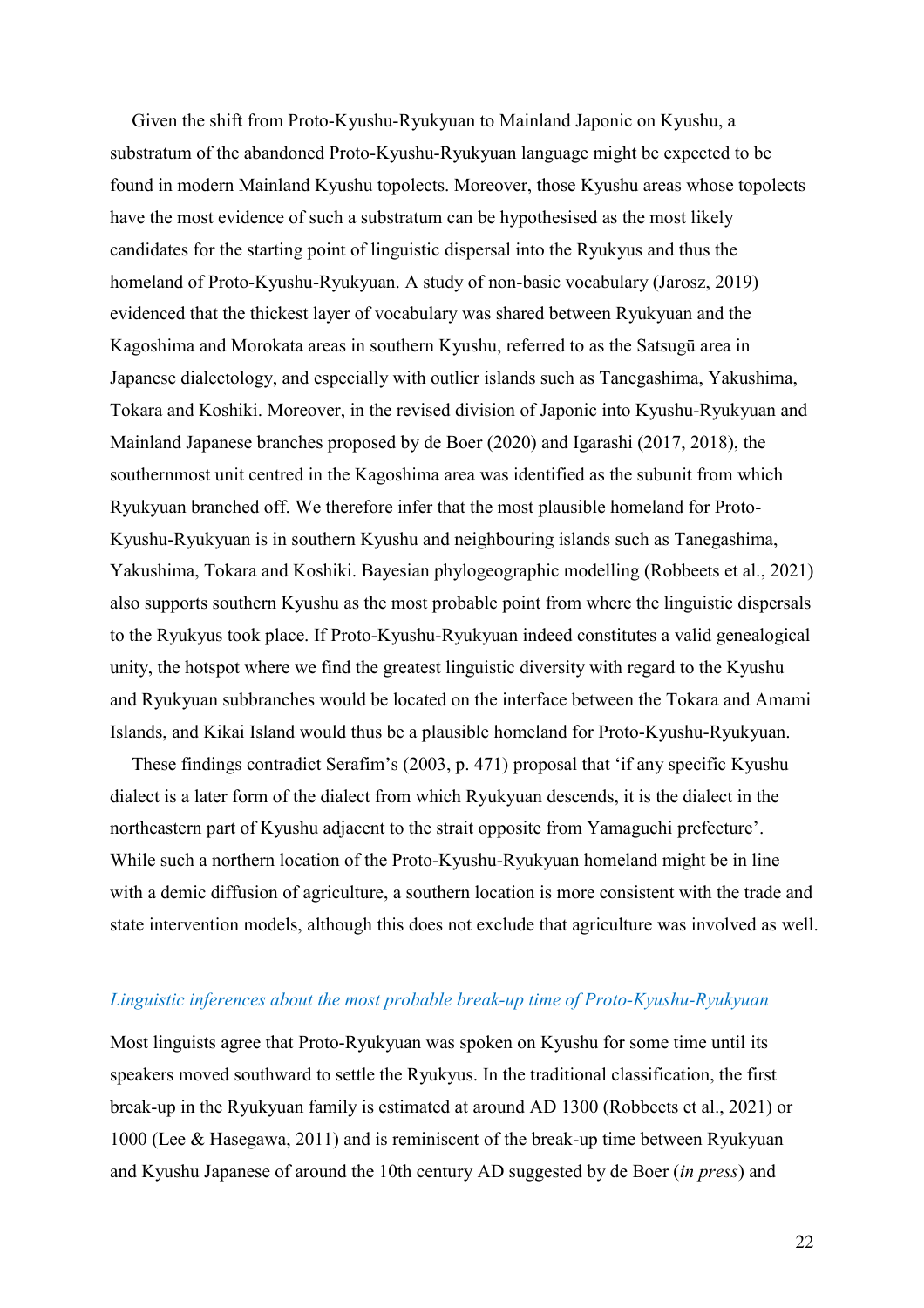Unger (2009, p. 100, 104-105). As previous research has linked the spread of farming to the Ryukyu Islands with the spread of new populations and Ryukyuan languages between the 8th and 13th centuries AD (Hudson, 1994, 1999; Pellard, 2015; Takamiya, 2004), the dating of the break-up between Ryukyuan and Kyushu Japanese seems to be consistent with agricultural spread. Although it postdates the conquest of southern Kyushu by Yamato, which can be dated to the time of the subjugation of the last uprising in southern Kyushu in 720-21 and the 740 rebellion by Fujiwara no Hirotsugu (Nagayama, 2009, pp. 80-95), it does not completely exclude this model. The dating does not coincide with the beginnings of the shell trade between Kyushu and the Ryukyus, since such relations are known to have existed from the 1st millennium BC. Yet it is nevertheless consistent with the new trade patterns with the Ryukyus which developed from the 8th century AD.

#### *Inferences about the most probable linguistic outcome of the migration*

Although most of the shared Kyushu-Ryukyu innovations discussed above may be due to broken connectivity with Mainland Japanese followed by steady and continuous internal language change, some properties may have been carried over from a non-Japonic (Jōmon) linguistic substratum. This is especially true for changes against the grain of the language, such as the increased frequency of voicing in initial position, which goes against a prototypical Transeurasian characteristic. Even if in a situation of language shift, general phonological features are expected to be carried over more easily than concrete lexemes (Thomason & Kaufman, 1988), some of the shared maritime vocabulary, lacking cognates elsewhere in Japonic, may also have been coined under influence of this Jōmon substratum.

Given the low proportions (~10%) of the Jōmon genome in the Yayoi population of Kyushu (Robbeets et al., 2021), we can assume that local hunter-gatherers became absorbed by Yayoi farmers, from whom they adopted agriculture and language, although some groups may have developed specialised fishing and hunting adaptations even while experiencing gene flow from farming populations (Hudson, 2019, *in press* b). After the dispersal of Mainland Japonic from Kyushu to Honshu and Shikoku around 200 BC, the remaining Kyushu-Ryukyuan speakers spread across Kyushu from the north to the southwest, where they further intermarried with local Jōmon populations. The hunter-gatherers in the south abandoned their own language, but not without leaving some phonological traces in the newly-acquired language and coining maritime vocabulary that was missing from the target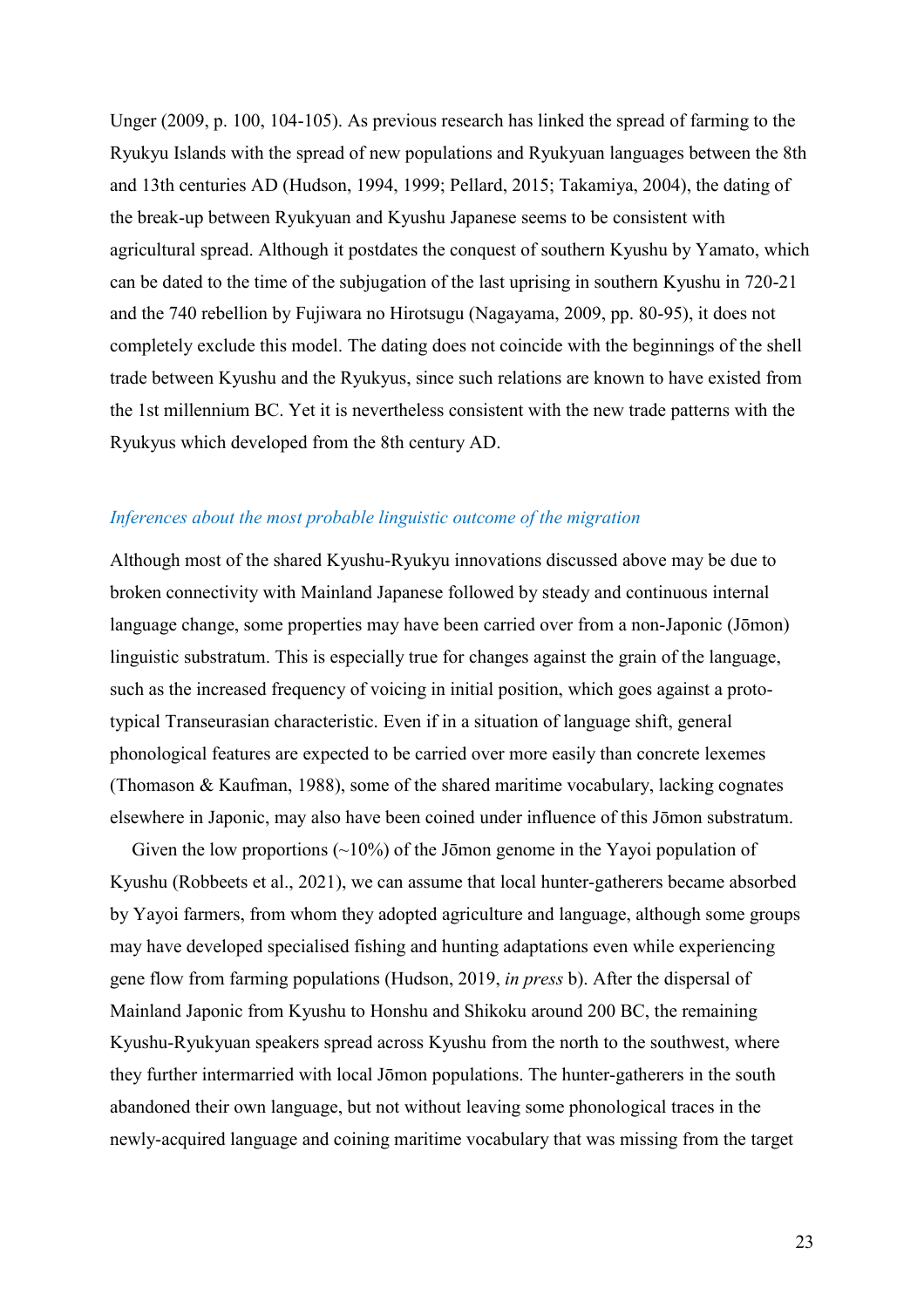language. It is from this location in southern Kyushu that the Ryukyuan speakers eventually left to spread agriculture and language down the Ryukyu Islands around AD 1000.

The farming/language dispersal scenario, whereby pre-existing hunter-gatherers shift to the language of the incoming farmers, is consistent with the demography component in Figure 3. On the other hand, the lack of a detectable non-Japonic substratum in the vocabulary for trade goods from before the 12th century, such as sulphur or turban shells (Supplementary Information 2), contradicts the prediction about the origins of Proto-Ryukyuan as a trading creole.

#### **Discussion**

In terms of archaeology, the following conclusions with respect to the features in Table 2 are supported by our analysis. First, the pattern of agricultural dispersal into the Ryukyus, while generally following north to south increments, also includes early settlement of small islands such as Kikai. Given the complex history of Kikai, this pattern suggests trade and state control were significant factors in language/farming dispersals. The fact that there is little evidence for settlement overlap between native hunter-gatherers and incoming farmers suggests a rapid advance of agricultural populations within each context. For the third factor of the spread of material culture associated with farming, there is little evidence that agriculture spread with a set of domestic ceramics and tools for cultivation—as was often the case in the Neolithic (cf. Shennan, 2018). From the 11th century, locally-made earthenware in the Ryukyus known as Gusuku type pottery displays strong similarities with medieval pottery from Japan (Pearson, 2013, p. 150). Yet, the ceramic assemblage of the medieval Ryukyus is dominated by Chinese and Korean trade wares; plain domestic earthenware is considerably less common (Shinzato, 2018b, p. 162). The spread of agriculture down the Ryukyus in association with these high-quality trade wares does not support a 'wave of advance' of peasant farmers in search of land. Few farming tools have been discovered from early medieval Ryukyu sites. However, iron-working features have been excavated from the 12th century on Kikai and it seems likely that sickles and other iron tools were introduced with farming.

In order to determine which of the three components in Figure 3 is most consistent with the linguistic evidence, Table 3 evaluates different predictions with regard to the tree structure, location of the homeland, age and etymological profile of Kyushu-Ryukyuan. We find that the demography model is best supported by the data because the structure of the Japonic tree including a Kyushu-Ryukyuan branch, the dispersal time of Ryukyuan estimated around AD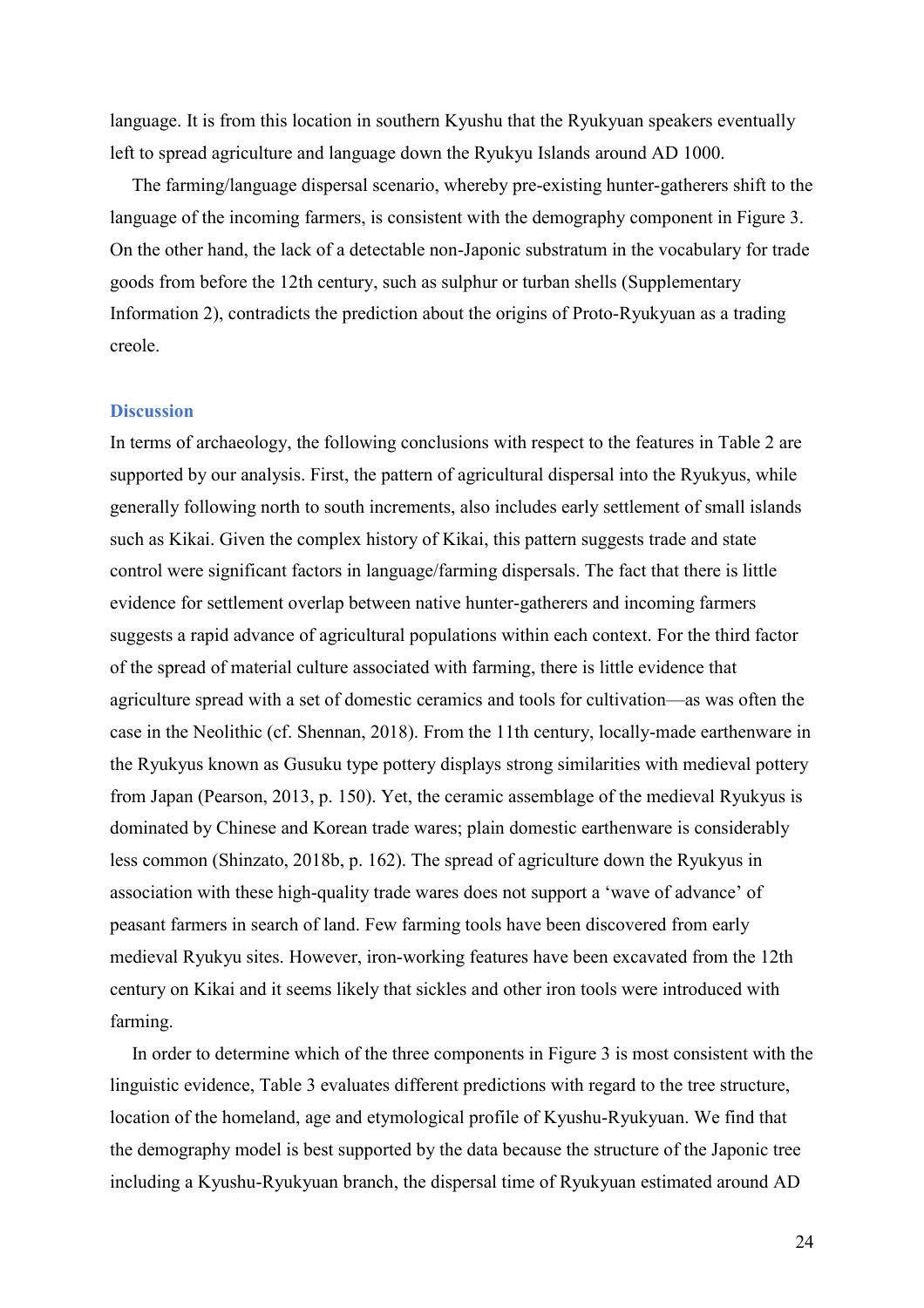800-1300 and the etymological profile indicating language shift from a non-Japonic fishermen's language to the Proto-Kyushu-Ryukyuan farmer language are consistent with the farming/language dispersal hypothesis. Nevertheless, some of our linguistic findings suggest that demography does not necessarily exclude other motivations such as trade and escape from state control. The primary break-up of the Ryukyuan family into northern and southern sub-branches, for instance, may mirror island geography and accessibility for maritime trade. Finally, the assumption that the Ryukyuan language separated and dispersed from a common ancestor situated in southern Kyushu indicates that escape from state control may also have been a factor in the dispersal of Ryukyuan.

Like the three aspects of a crime that must be established to prove guilt, language spread usually involves opportunity, means and motive (Robbeets, 2017b). The *opportunity* has to do with the conditions of time and space in which the ancestral language is situated and over which the ancestral speakers have little or no control. Escape from state control may be such a push-factor, inviting speakers to spread. The *means* refers to the force, instrument or technology that drives the spread. Advantages in maritime transport or economic considerations relating to trade may empower speech communities to spread and to interact with other communities. Finally, language dispersal also requires a *motive*, a mechanism that causes the dispersal, such as demographic growth. Through considering these three aspects, we can reach a tripartite model for language spread in which the different accounts complement each other.

|             | Expected if            | Expected if             | Expected if              |                     |
|-------------|------------------------|-------------------------|--------------------------|---------------------|
|             | <b>DEMOGRAPHY</b>      | <b>TRADE</b>            | <b>STATE CONTROL</b>     | <b>FINDINGS</b>     |
| <b>Tree</b> | Proto-Kyushyu-         | Proto-Ryukyuan          | Proto-Ryukyuan versus    | Proto-Kyushyu-      |
| structure   | Ryukyuan versus        | versus proto-Kyushu-    | proto-Kyushu-Japanese    | Ryukyuan versus     |
|             | proto-Mainland         | Japanese                |                          | proto-Mainland      |
|             | <b>Japanese</b>        |                         |                          | <b>Japanese</b>     |
|             |                        |                         |                          |                     |
|             | Proto-Ryukyuan is      | Kyushu dialects and     | Kyushu dialects and      | Proto-Ryukyuan      |
|             | a sister or a          | Japanese are sister     | Japanese are sister      | a subgroup of<br>is |
|             | subgroup of            | clades                  | clades                   | southern Kyushu     |
|             | <b>Kyushu dialects</b> |                         |                          | dialects            |
|             |                        |                         |                          |                     |
|             | Break-away model       | <b>Break-up in line</b> | Break-away model of      | Primary break-up    |
|             | of Ryukyuan            | with maritime           | Ryukyuan languages in    | between Northern    |
|             | languages from         | accessibility of        | line with most efficient | and Southern        |

**Table 3**. Testing linguistic correlates of the components of the tripartite model for the spread of the Ryukyuan languages. Expectations matching the linguistic findings are marked in bold.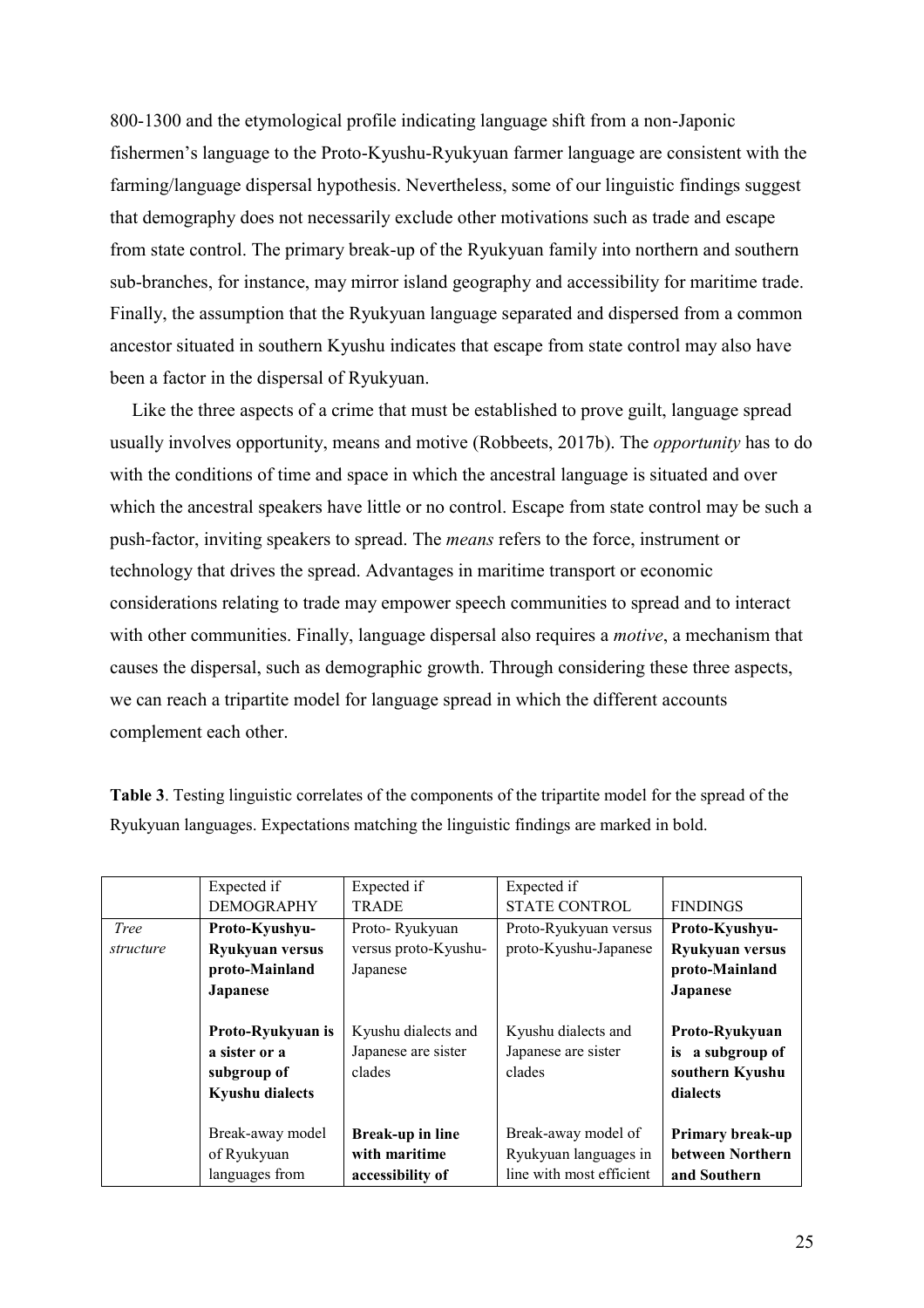|            | north to south   | <b>Island geography</b> | escape of state control | Ryukyuan<br>languages   |
|------------|------------------|-------------------------|-------------------------|-------------------------|
|            |                  |                         |                         |                         |
| Homeland   | Northeast Kyushu | Trade centres such as   | Southern Kyushu         | Southern Kyushu         |
| of Proto-  |                  | Kikai Island            |                         |                         |
| Ryukyuan   |                  |                         |                         |                         |
| Break-up   | AD 800-1300      | Ca. $500$ BC $-$ AD     | AD 800                  | AD 1000-1300            |
| time       |                  | 800                     |                         |                         |
| Linguistic | Language shift   | Trading creole          | Language shift from     | <b>Agricultural</b>     |
| profile    | from hunter-     |                         | hunter-gatherer         | cognates between        |
|            | gatherer         | <b>OR</b>               | languages to Proto-     | <b>Proto Mainland -</b> |
|            | languages to     |                         | Ryukyuan 'Hayato'       | <b>Japanese and</b>     |
|            | Proto-Kyushu-    | Borrowing of trade      | tribal language         | Proto-Kyushu-           |
|            | Ryukyuan farmer  | terms in Proto-         |                         | Ryukyuan                |
|            | language         | Ryukyuan                |                         |                         |
|            |                  |                         |                         | <b>Possible</b>         |
|            |                  |                         |                         | substratum              |
|            |                  |                         |                         | inference of a          |
|            |                  |                         |                         | non-Japonic             |
|            |                  |                         |                         | fishermen's             |
|            |                  |                         |                         | language                |
|            |                  |                         |                         |                         |

## **Conclusions**

Our interdisciplinary analysis supports a link between the spread of agriculture and the Ryukyuan languages. Recent DNA analysis shows large-scale migration from Japan into the Ryukyus had occurred by the early modern era (Robbeets et al., 2021), a migration which most likely occurred in association with the medieval dispersal of farming and Ryukyuan languages. We conclude that demographic growth, trade/piracy and the expansion of Japan's Heian state were all significant factors in these dispersals. However, the role of these factors changed over time. Heian control of Kikai Island, for example, seems to have only lasted a few centuries. Our analysis of the probable homeland of Proto-Ryukyuan concludes that southern Kyushu and neighbouring islands in the northern Ryukyus is the most likely location.

**Acknowledgements**. We thank the associate editor C.C. Wang and the two reviewers for their comments on the manuscript.

**Author Contributions**. The research was designed by MH and MR. Linguistic data were collected and analysed by AJ and MR. Archaeological data were collected by HT, AS, NN,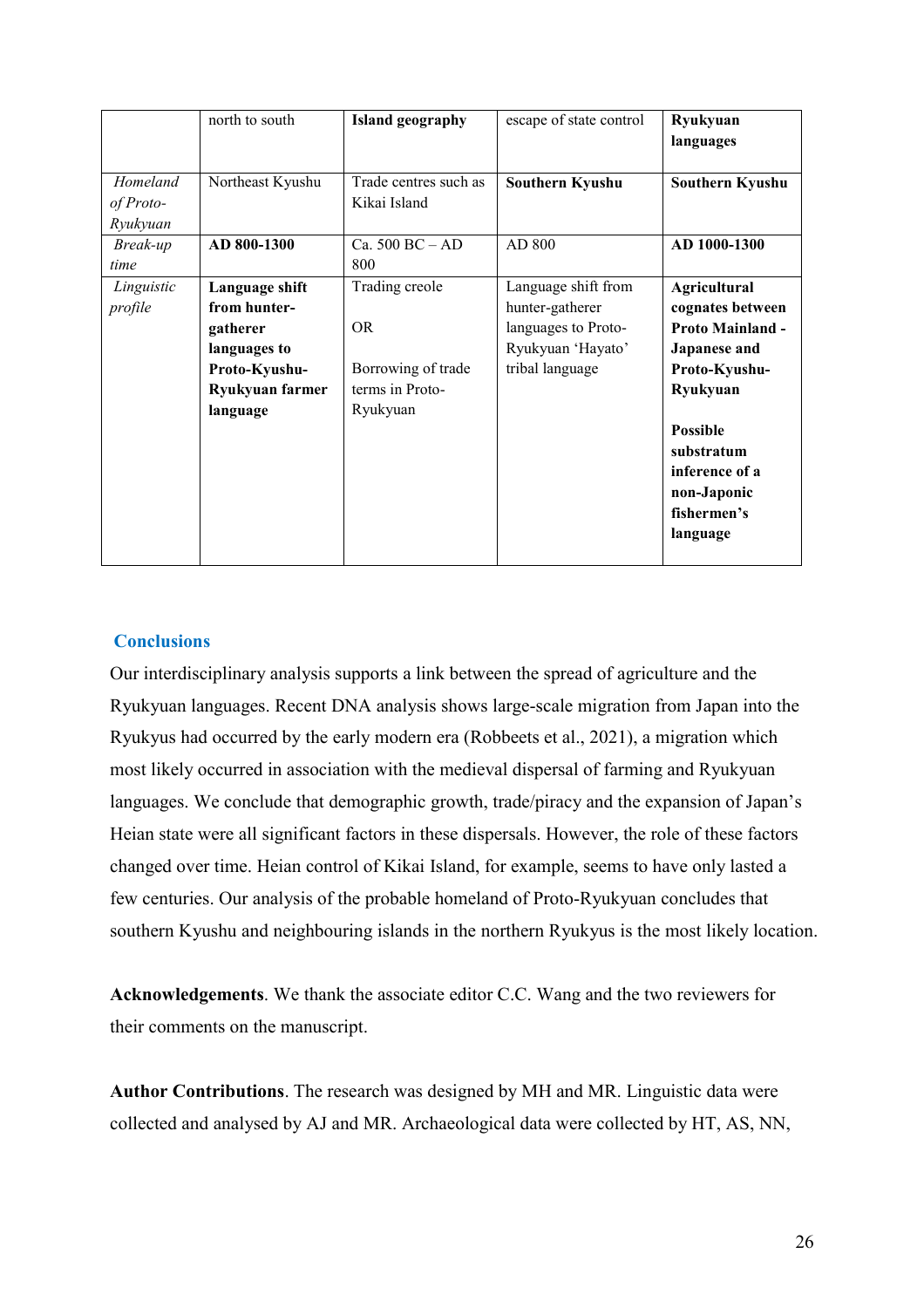MS and MH and analysed by MH and RF. The text was written by AJ, MH, MR and RF with comments and feedback from HT, AS, NN and MS.

**Financial Support**. The research leading to these results received funding from the European Research Council under the European Union's Horizon 2020 research and innovation programme (grant agreement no. 646612) granted to M. Robbeets.

**Conflict of Interest**. All authors declare no conflict of interest.

**Research Transparency and Reproducibility** (**Data Availability Statement)**. Data used in this paper can be found in the supplementary information, the cited references and in the ARCHIPELAGO database (https://pandoradata.earth/dataset/archipelago-human-stableisotope-database).

## References

Asato, Susumu. (1990). *Kōkogaku kara mita Ryūkyūshi (jō)*. Hirugisha.

Asato, Susumu. (1998). *Gusuku, kvōdōtai, mura.* Yōjushorin.

Asato, Susumu. (2013). Three issues concerning the Ryukyu islands during the 7th to 12th centuries. *Bulletin of the National Museum of Japanese History*, *179*, 391-423 (in Japanese with English abstract).

Batten, B.L. (2006). *Gateway to Japan: Hakata in war and peace, 500-1300*. University of Hawai‗i Press.

Bellwood, P. & Renfrew, C. (Eds.) (2002). *Examining the farming/language dispersal hypothesis*. McDonald Institute, Cambridge University.

Bettinger, R.L., & Baumhoff, M.A. (1982). The Numic spread: Great Basin cultures in competition. *American Antiquity*, *47*, 485-503.

Bentley, J. (2008). *A linguistic history of the forgotten islands. A reconstruction of the protolanguage of the Southern Ryukyus*. Leiden: Brill.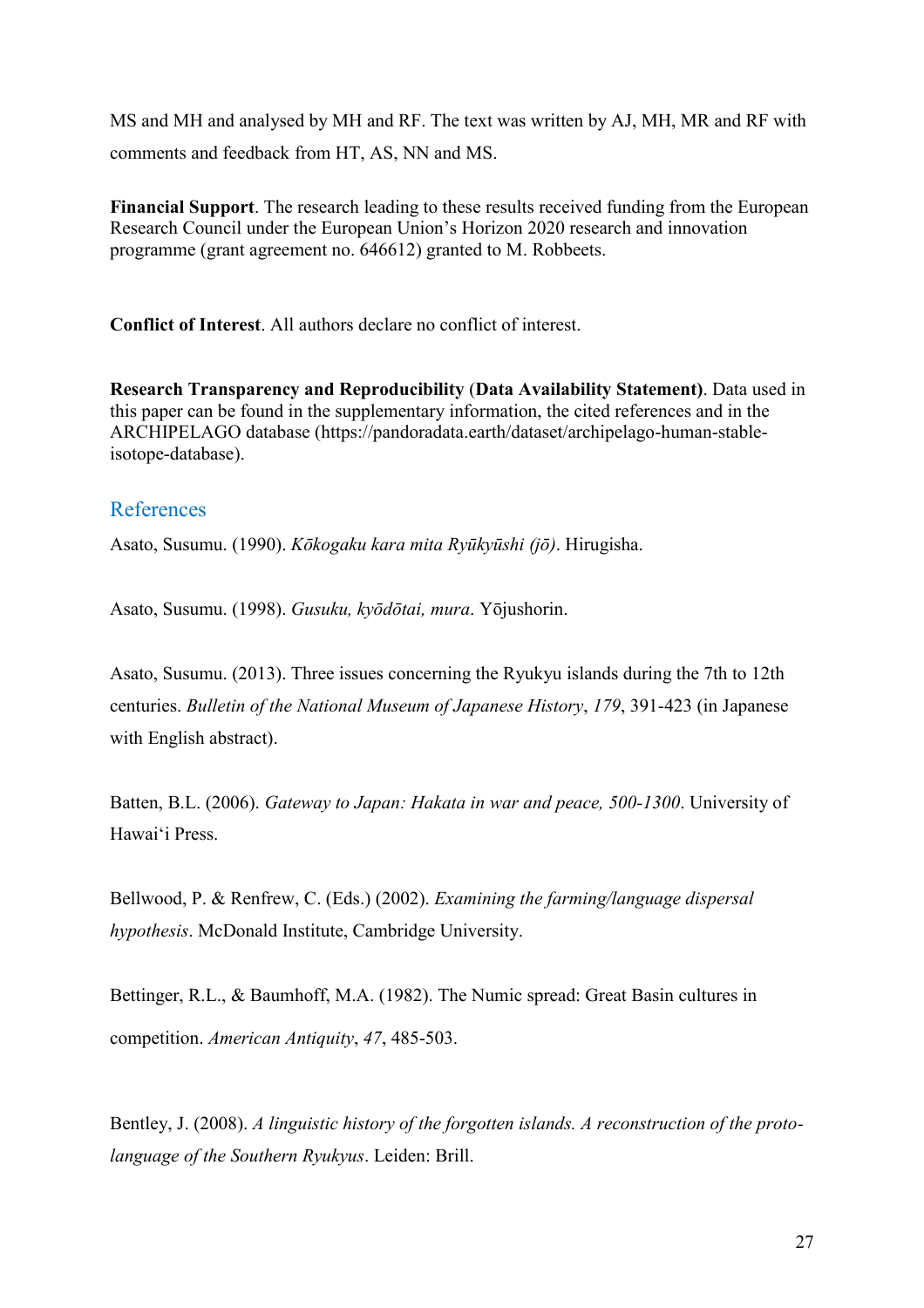Chida, H. (2015). Miyakojima no Gusuku jidai nōkō shiron. In Okinawa Archaeology Society (Eds.), *Ima Miyako no kōkogaku ga omoshroi! Mudoki-ki kara Gusuku jidai e no utsuri kawari* (pp. 52-59). Okinawa Kōko Gakkai.

Christy, A. S. (1993). The making of imperial subjects in Okinawa. *Positions*, 1, 607-639. Reprinted in T.E. Barlow (Ed.) (1997). *Formations of colonial modernity in East Asia* (pp. 141-169). Duke University Press.

Cubas, M., Lucquin, A., Robson, H.K., Colonese, A.C., Arias, P., Aubry, B., Billard, C., Jan, D., Diniz, M., Fernandes, R., & Valcarce, R.F. (2020). Latitudinal gradient in dairy production with the introduction of farming in Atlantic Europe. *Nature Communications*, *11*(1), 1-9.

de Boer, E. (2020). The classification of the Japonic langauges. In M. Robbeets & A. Savelyev (Eds.), *The Oxford guide to the Transeurasian languages* (pp. 40-58). Oxford University Press.

de Boer, E. (in press). The role of geography and migration in the branching and spread of the Japonic language family. In *Proceedings of the International Conference of Historical Linguistics (ICHL) 24*. Australian National University.

Dodo, Y., Doi, N. & Kondo, O. (1998). Ainu and Ryukyuan cranial nonmetric variation: evidence which disputes the Ainu-Ryukyu common origin theory. *Anthropological Science*, *106*, 99-120.

Elmer, P. (2019). On the origins of the Japanese language. *Vienna Journal of East Asian Studies*, *11*, 212–239.

Elvin, M. (1973). *The pattern of the Chinese past*. Stanford University Press.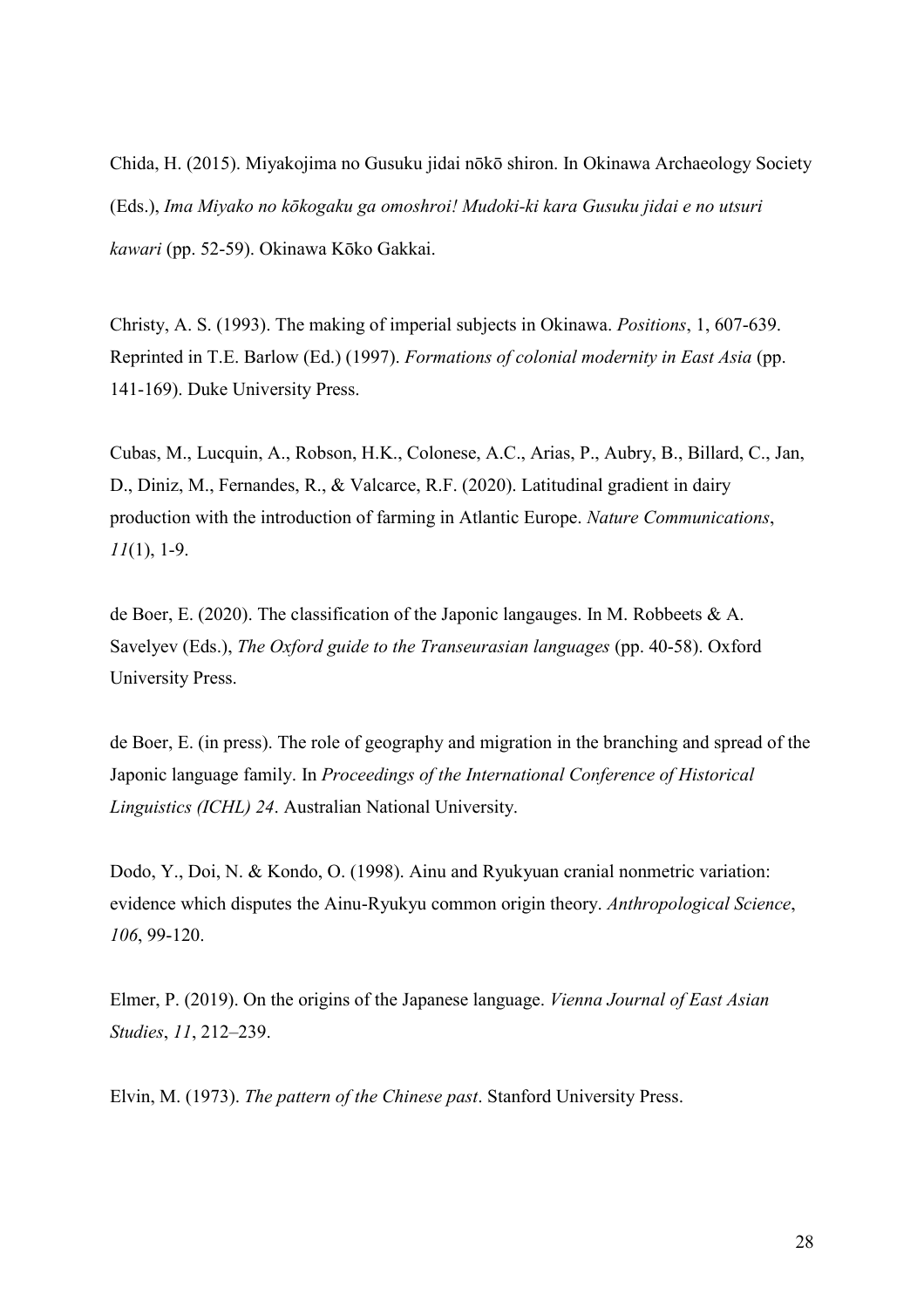Farris, W.W. (1985). *Population, disease, and land in early Japan, 645-900*. Council on East Asian Studies and Harvard-Yenching Institute, Harvard University.

Farris, W.W. (1995). *Heavenly warriors: the evolution of Japan's military, 500-1300.* Revised paperback edition. Council on East Asian Studies, Harvard University.

Farris, W.W. (2009). *Daily life and demographics in ancient Japan*. University of Michigan Press.

Farris, W.W. (2017). The historical demography of Japan to 1700. In K.F. Friday (Ed.), *Routledge handbook of premodern Japanese history* (pp. 248-261). Routledge.

Fernandes, R., Nadeau, M.J. and Grootes, P.M. (2012). Macronutrient-based model for dietary carbon routing in bone collagen and bioapatite. *Archaeological and Anthropological Sciences*, *4*(4), 291-301.

Fernandes, R., Hudson, M., Takamiya, H., Bassino, J-P., Uchiyama, J., & Robbeets, M. (2021). The ARCHIPELAGO archaeological isotope database for the Japanese islands. *Journal of Open Archaeology Data*, 9, e3.

Frellesvig, B. & Whitman, J. (2008). Evidence for seven vowels in proto-Japanese. In B. Frellesvig & J. Whitman (Eds.) *Proto-Japanese: Issues and prospects* (pp. 15–41) Amsterdam: Benjamins.

Fujita, M., S. Yamasaki, C. Katagiri, I. Oshiro, K. Sano, T. Kurozumi, H. Sugawara, D. Kunitaka, H. Matsuzaki, A. Kano, T. Okumura, T. Sone, H. Fujita, S. Kobayashi, T. Naruse, M. Kondo, S. Matsu'ura, G. Suwa, and Y. Kaifu. 2016. Advanced maritime adaptation in the western Pacific coastal region extends back to 35,000-30,000 years before present. *Proceedings of the National Academy of Sciences USA*, *113*, 11184-11189.

Golson, J. (1972). The Pacific Islands and their prehistoric inhabitants. In R. Ward (Ed.), *Man in the Pacific Islands* (pp. 5-33). Oxford University Press.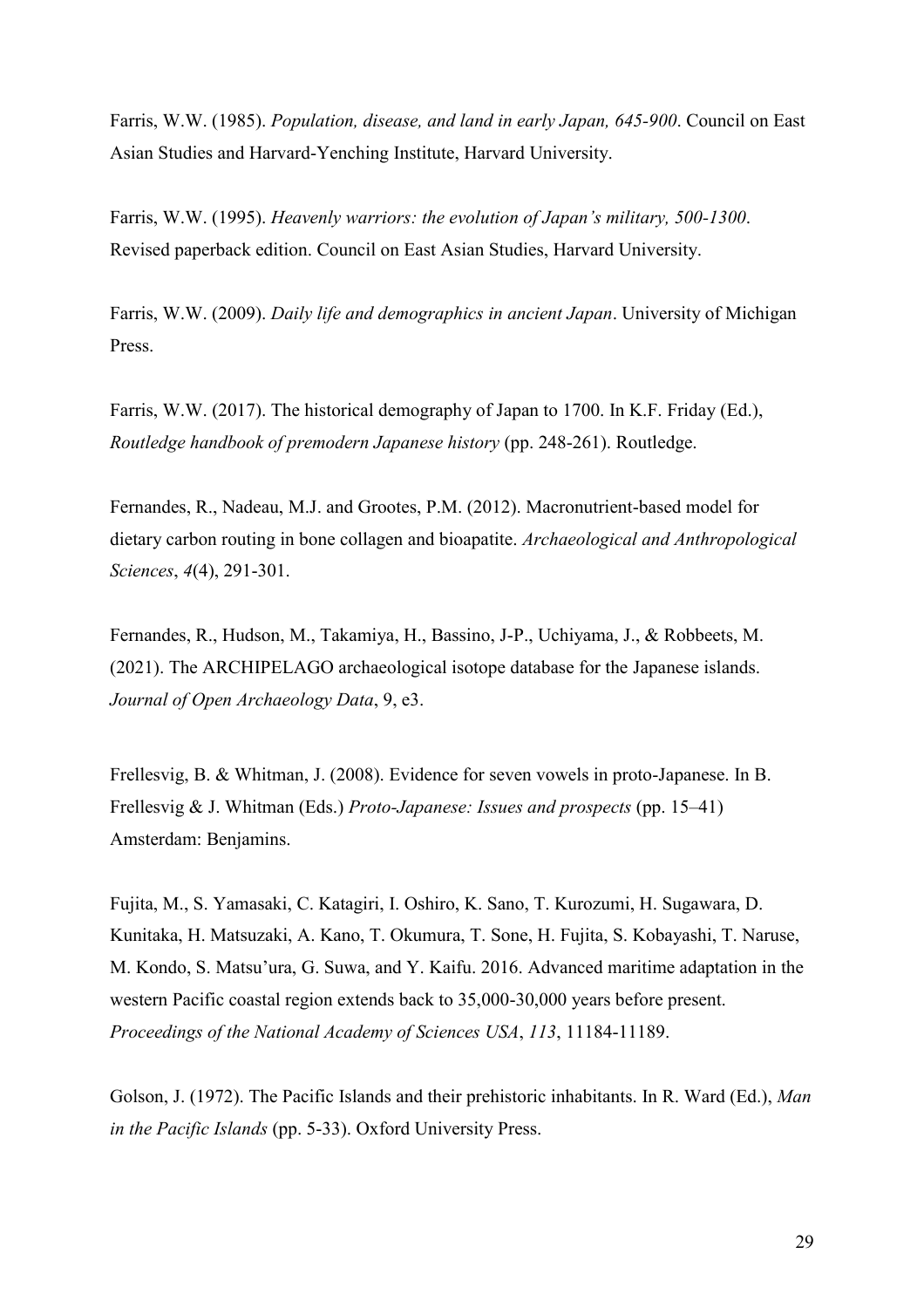Hanihara, K. (1991). Dual structure model for the population history of the Japanese. *Japan Review*, *2*, 1-33.

Hashimoto, T. (2012). Kofun Chikuzo shūen chiiki ni okeru kyōkai keisei nangen shakai to kokka keisei. *Kōkogaku Kenkyū*, *58*, 17-31.

Hattori S. (1976a). Ryūkyū hōgen to hondo hōgen. Reprinted in Hattori S. (author), Uwano Z. (annotations) (2018) *Nihon sogo-no saiken* (pp. 45–81). Iwanami Shoten.

Hattori S. (1976b). Nihon sogo no bo'in taikei. Reprinted in Hattori S. (author), Uwano Z. (annotations) (2018) *Nihon sogo-no saiken* (pp. 83–85). Iwanami Shoten.

Hirayama T. (Ed.) (1992–1993). *Gendai nihongo hōgen daijiten*, vols. 1–6. Meiji Shoin.

Hudson, M.J. (1994), The linguistic prehistory of Japan. *Anthropological Science*, *102*, 231- 255.

Hudson, M.J. (1999). *Ruins of identity: ethnogenesis in the Japanese islands*. University of Hawai‗i Press.

Hudson MJ (2002) Agriculture and language change in the Japanese Islands. In P. Bellwood & C. Renfrew (eds), *Examining the farming/language dispersal hypothesis* (pp. 311-318). McDonald Institute, Cambridge University.

Hudson, M.J. (2016). Kokka kenryoku to kaijō kōryū. In Y. Yasuda & T. Nishitani (Eds.), Tsushima kaikyō to Munakata no Kofun bunka (pp. 85-98). Yūzankaku.

Hudson, M.J. (2020). Language dispersals and the 'secondary people's revolution': a historical anthropology of the Transeurasian unity. In M. Robbeets & A. Savelyev (Eds.), *The Oxford guide to the Transeurasian languages* (pp. 806-813). Oxford University Press.

Hudson, M.J. (*in press* a). *Bronze Age maritime and warrior dynamics in Island East Asia*. Cambridge University Press.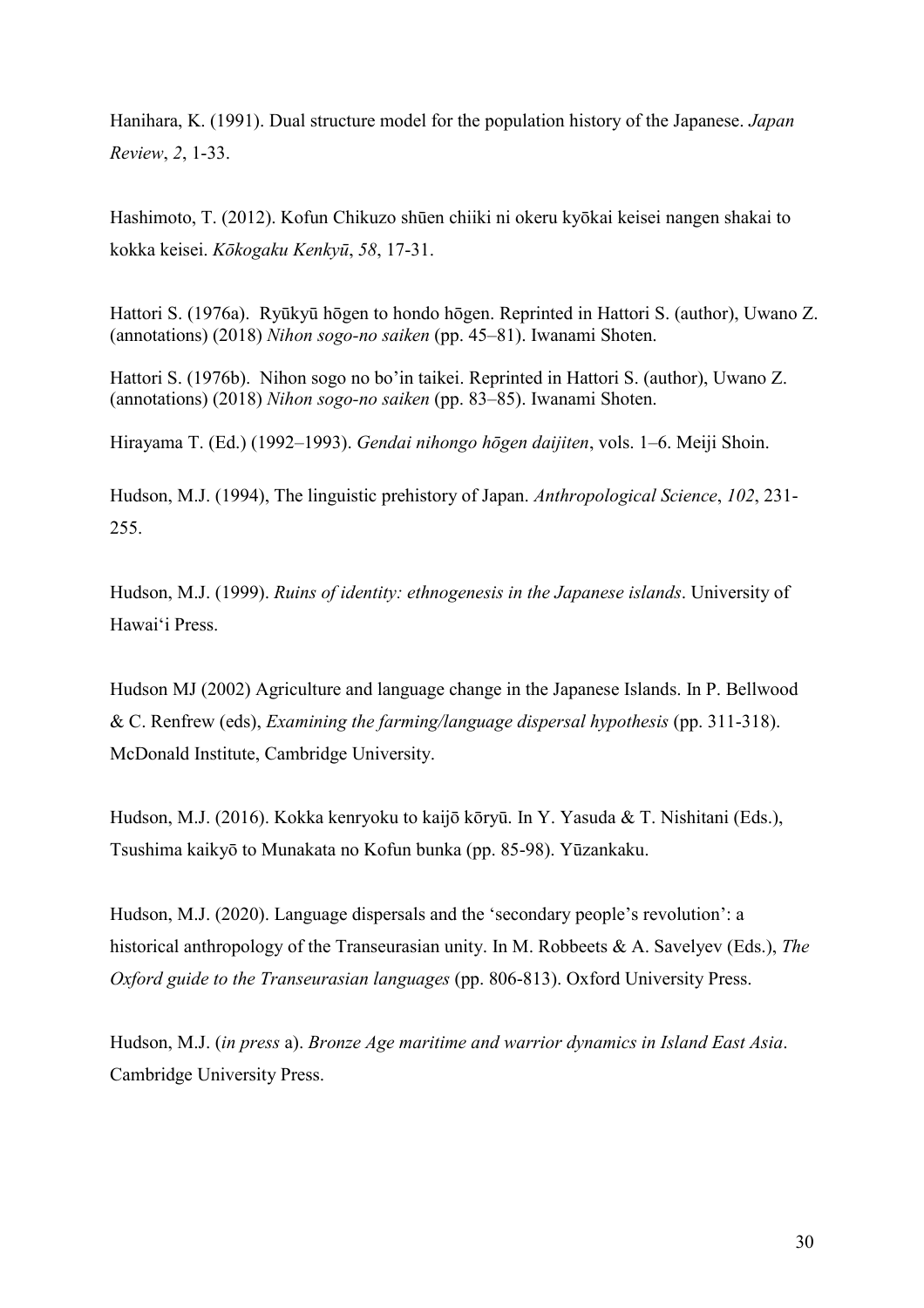Hudson, M.J. (*in press* b). Globalisation and the historical evolution of Japanese fisheries. In J. Cassidy, I. Ponkratova and B. Fitzhugh (Eds.), *Maritime prehistory of northeast Asia*. Springer.

Hudson, M.J., Nakagome, S. & Whitman, J.B. (2020). The evolving Japanese: the dual structure hypothesis at 30. *Evolutionary Human Sciences*, 2, e6.

Igarashi, Y. (2017). *Kyūshū: Ryūkyū dōgengo chōsa-hyō* [A questionnaire of Kyūshū-Ryūkyū cognates], Paper presented at the Hitotsubashi graduate school "all day seminar", 12 September 2017.

Igarashi Y. (2018). Bunkigakuteki hōhō-ni motozuita nihongo/ryūkyūgo shohōgen-no keitō bunrui-no kokoromi. [Paper presented at a NINJAL symposium *Fiirudo-to bunken-kara miru nichiryū hogo-no keitō-to rekishi* in Tokyo, 23 December 2018.]

Igarashi Y. (2020). Ryūkyūgo-to Kyūshūgo-ga kyōyū suru bunsetsuon-ni okeru hichūōgoteki tokuchō. [Paper presented at a NINJAL symposium *Fiirudo-to bunken-kara miru nichiryū hogo-no keitō-to rekishi* in Tokyo, 19–20 December 2020]

Ikehata, K. (1996). Archäologische Befunde zur Übernahme der Region SüdKyûshû in den werdenden japanischen Staat. *Beiträge zur Allgemeinen und Vergleichenden Archäologie*, *16*, 91-108.

Ishidō, T. (2014). Ōsumi shotō no senshi bunka ni mirareru seigyō no tokuchō to hensen. In H. Takamiya & T. Shinzato (Eds.), *Ryūkyū rettō senshi-genshi jidai no kankyō to bunka no hensen* (pp. 159-170). Rokuichi Shobō.

Itabashi, Y. (1988). A comparative study of the Old Japanese accusative case suffix *wo* with the Altaic accusative case suffixes. *Central Asiatic Journal*, *32*, 193-231.

Jarosz, A. (2019). Non-core vocabulary cognates in Ryukyuan and Kyushu. In H. Aoi (ed.), *Proceedings of International Symposium 'Approaches to Endangered Languages in Japan and Northeast Asia (Poster Session)*' (pp. 8–29). Tokyo: Research Institute for Languages and Cultures of Asia and Africa, Tokyo University of Foreign Studies.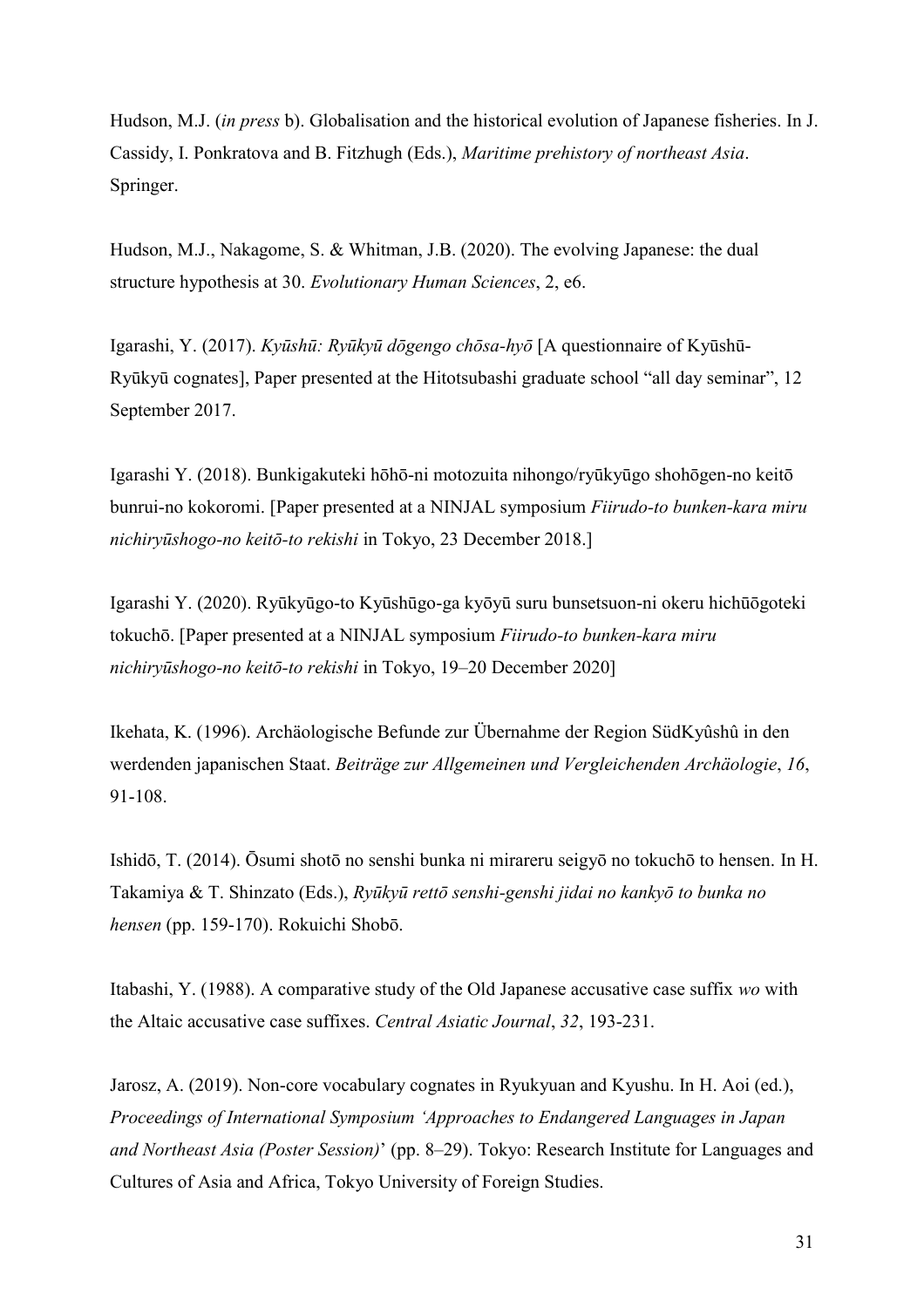Jarosz, A. (2021). Old Japanese post-nasal non-back close vowels in a comparative perspective. *International Journal of Eurasian Linguistics*, *3*, 44–76.

Kakubayashi, F. (1998). Hayato: Ōsutoroneshian-kei no kodai Nihon buzoku [Hayato an Austronesian tribe in Old Japan] *The Bulletin of the Institute for Japanese Culture, Kyoto Sangyo University*, *3*, 15-31.

Kanaseki, T. (1955). Yaeyama-guntō no kodai bunka. *Minzokugaku Kenkyū*, *19*, 107-141.

Karimata, S. (2017). The linguistic difference between Northern and Southern Ryukyuan from the perspective of human movement*. International Journal of Okinawan Studies*, *8*, 15– 26.

Karimata S. (2019). Gengo-kara kangaeru Kyūshū-kara Ryūkyū-e-no hito-no idō. Gengo-to bumpō-kara idō-no jiki-o kangaeru / Investigating migrations from Kyushu into the Ryukyus through language. *Kokusai Ryūkyū Okinawa Ronshū / International Review of Ryukyuan and Okinawan Studies*, 8, 1–10.

Katō, M. (1977). Hōgen kukakuron. In S. Ōno & T. Shibata (Eds.), *Iwanami kōza Nihongo 11: Hōgen* (pp. 41–82). Iwanami shoten.

Kawamura, A., Chang, C-H., & Kawamura, Y. (2016). Middle Pleistocene to Holocene mammal faunas of the Ryukyu Islands and Taiwan: an updated review incorporating results of recent research. *Quaternary International*, 397, 117-135.

Keegan, W.F., & Diamond, J.M. (1987). Colonization of islands by humans: a biogeographical perspective. In M.B. Shiffer (Ed.), *Advances in Archaeological Method and Theory*, Vol. 10 (pp. 49-92). New York: Academic Press.

Kinoshita, N. (1996). *Nantō kai bunka no kenkyū: kai no michi no kōkogaku*. Hosei University Press.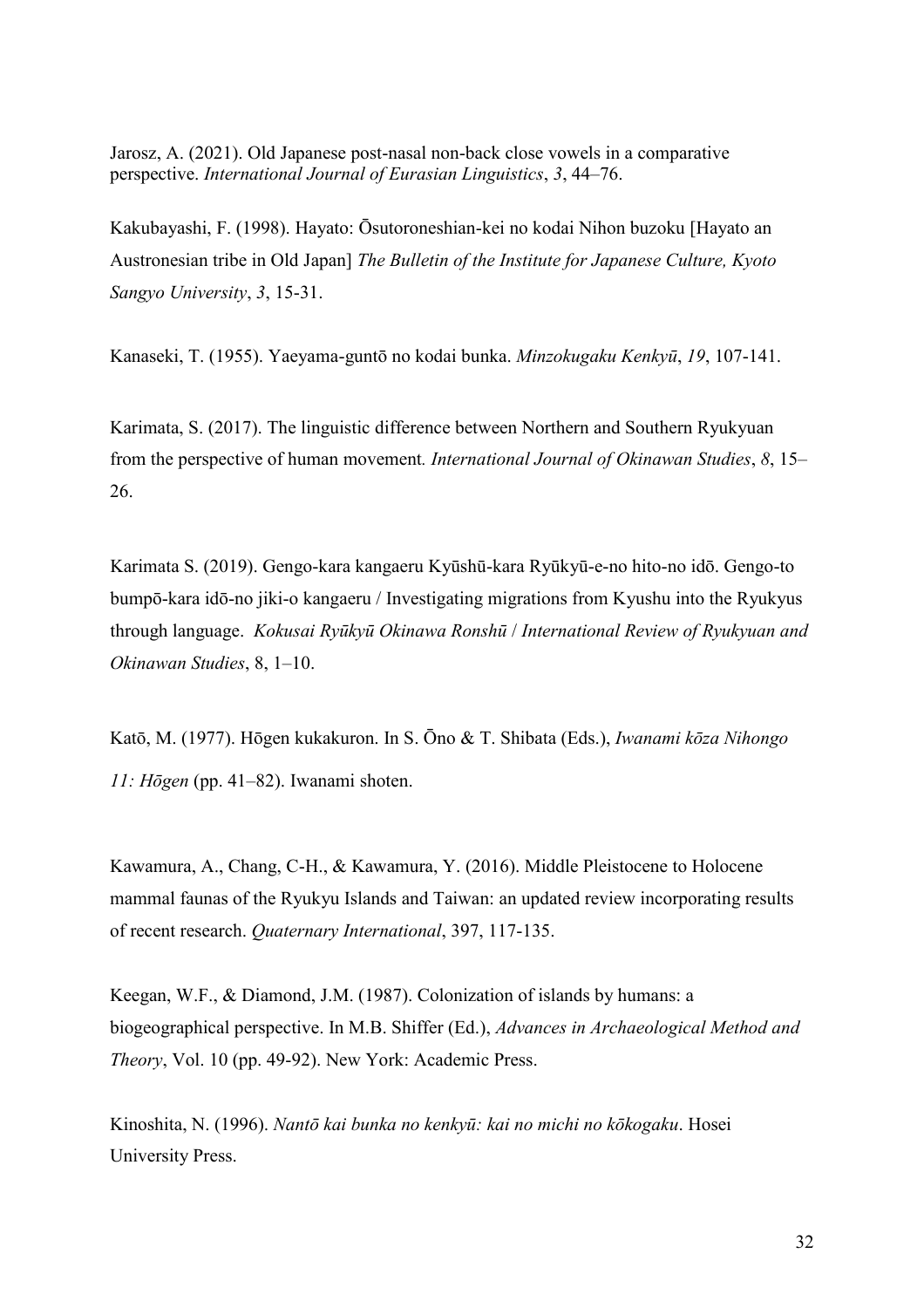Kinoshita, N. (2003a). Shell trade and exchange in the prehistory of the Ryukyu archipelago. *Bulletin of the Indo-Pacific Prehistory Association*, *23*, 67-72.

Kinoshita, N. (2003b). Kai kōeki to kokka keisei: 9 seiki kara 13 seiki o taishō ni. In Faculty of Letters, Kumamoto University (Eds.), *Sen hi Ryūkyū no eigyō to kōeki: Amami, Okinawa*  no hakkutsu chōsa kara (pp. 117-144). Kumamoto University.

Kinoshita, N. (2019). Prehistoric Ryūkyūan seafaring: a cultural and environmental perspective. In C. Wu & B.V. Rolett (Eds.), *Prehistoric maritime cultures and seafaring in East Asia* (pp. 315-332). Springer.

Kirch, P.V. (1984). *The evolution of the Polynesian chiefdoms*. Cambridge University Press.

Kokubu, N. (1966). Nantō no senshi doki. *Kōkogaku Kenkyū*, 13, 31-45.

Korolkov, M., & Hein, A. (2021). State-induced migration and the creation of state spaces in early Chinese empires: perspectives from history and archaeology. *Journal of Chinese History*, *5*, 203-225.

Lee, S., & Hasegawa, T. (2011). Bayesian phylogenetic analysis supports an agricultural origin of Japonic languages. *Proceedings of the Royal Society B*, *278*, 3662-3669.

Ling, J., Earle, T., & Kristiansen, K. (2018). Maritime mode of production: raiding and trading in seafaring chiefdoms. *Current Anthropology*, *59*(5), 488-523.

Manabe, A., Chida, H., Kugai, M. & Obata, H. (2019). Miyakojimashi Minuzuma iseki shutsudo Gusuku doki no akkon seika. *Nantō Kōko*, *38*, 51-66.

Martin, S. E. (1988). *A Reference Grammar of Japanese*. Tokyo: Tuttle.

Matsuda Y. (1991). *Chik go hōgen jiten*. Kurume: Kurume Kyōdo Kenkyūkai.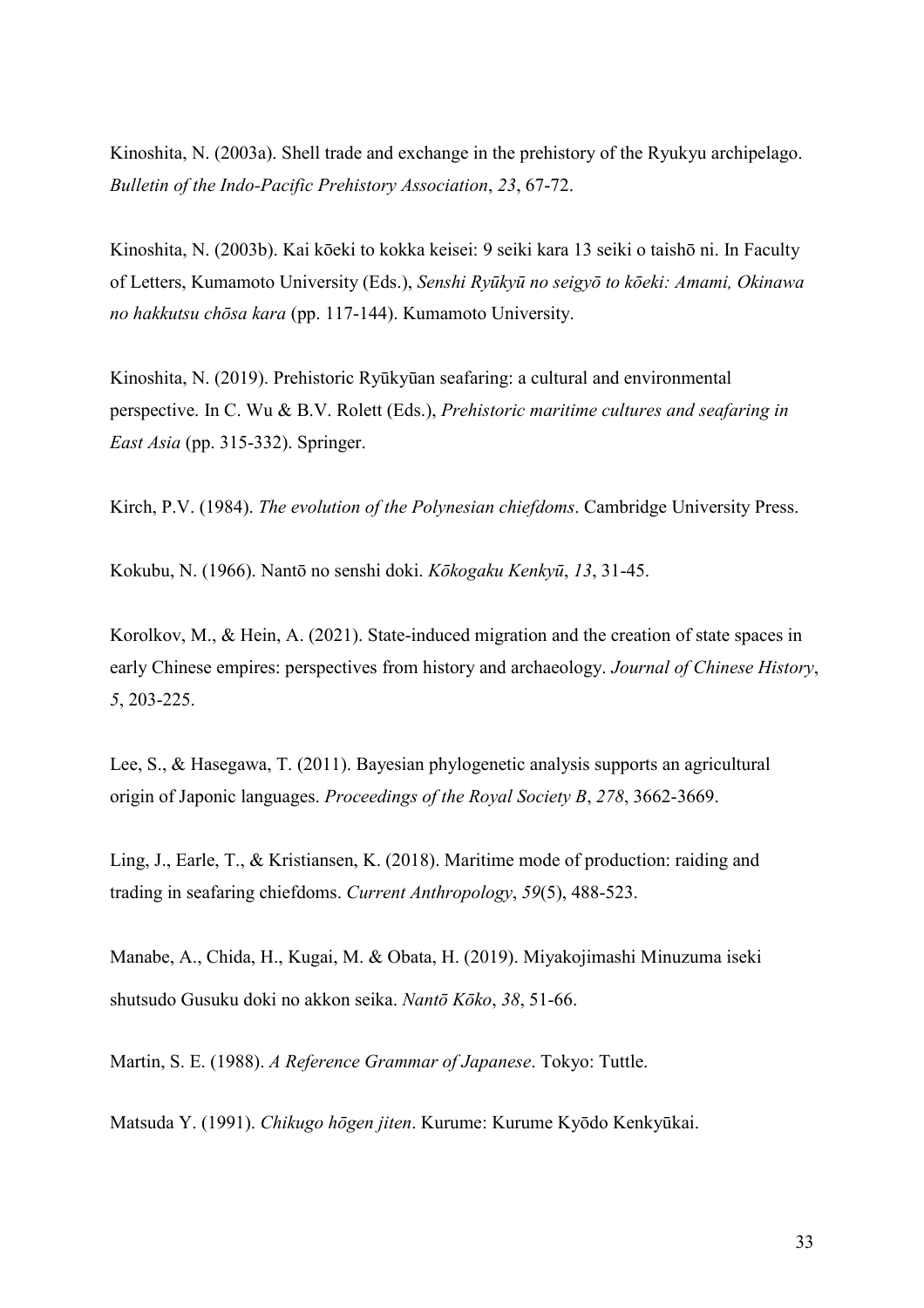Minagawa, M., Matsui, A. & Ishiguro, N. (2005). Patterns of prehistoric boar Sus scrofa domestication, and inter-islands pig trading across the East China Sea, as determined by carbon and nitrogen isotope analysis. *Chemical Geology*, *218*, 91-102.

Miyake, M. H. (2003). Philological evidence for \*e and \*o in Pre-Old Japanese. *Diachronica*, *20*, 83–137.

Nagayama, S. (2009). *Hayato to kodai Nihon*. Dōseisha.

Nakajima, K. (2008). Dazaifu to nantō shakai. In. Y. Ikeda (Ed.), *Kodai, chū ei no kyōkai ryōiki: Kikaiga hima no ekai* (pp. 171-198). Kōshishoin.

Nakamura, N. (2015). Tanegashima doki akkon chōsa kara mita Yayoi-Kofun jidai heikōki no shokuyō shokubutsu. In Honda Michiteru Sensei Taishoku Kinen Jigyōkai (Eds.), *Archaeology from the South 3: Honda Michiteru sensei taishoku kinen ronbunshū* (pp. 161-168). Kagoshima: Honda Michiteru Sensei Taishoku Kinen Jigyōkai.

Nakamura, N. (*in press*). Nakadake sanroku: the southernmost Sue kiln site centre in ancient Japan. In T. Nagatomo, M. Shinoto & D. Nakamura (Eds.), *Archaeology of Kilns and Pottery Production in East Asia*. BAR International Series.

Nakamura, N. & Shinoto, M. (Eds.) (2015). *Nakadake sanroku kamaatogun no kenkvū*. Kagoshima University (http://hdl.handle.net/10232/23138).

Nakazono, S. (2011). The role of long-distance interaction in sociocultural changes in the Yayoi period, Japan. In N. Matsumoto, H. Bessho & M. Tomii (Eds.), *Coexistence and cultural transmission in East Asia* (pp. 49-67). Left Coast Press.

Nohara, M. (1979–1983). Ryūkyū hōgen-to Kyūshū hōgen-to-no hikaku. Parts I-V. *Okinawa Kok ai Daigak B ngak b Kiyō, Kok b ngak -hen*, 8, 1-16; 9, 1-20; 10, 1-16; 11, 1-16; 12, A1-A14.

Oguma, E. (2002). *A genealogy of 'Japanese' self-images*. Trans Pacific Press.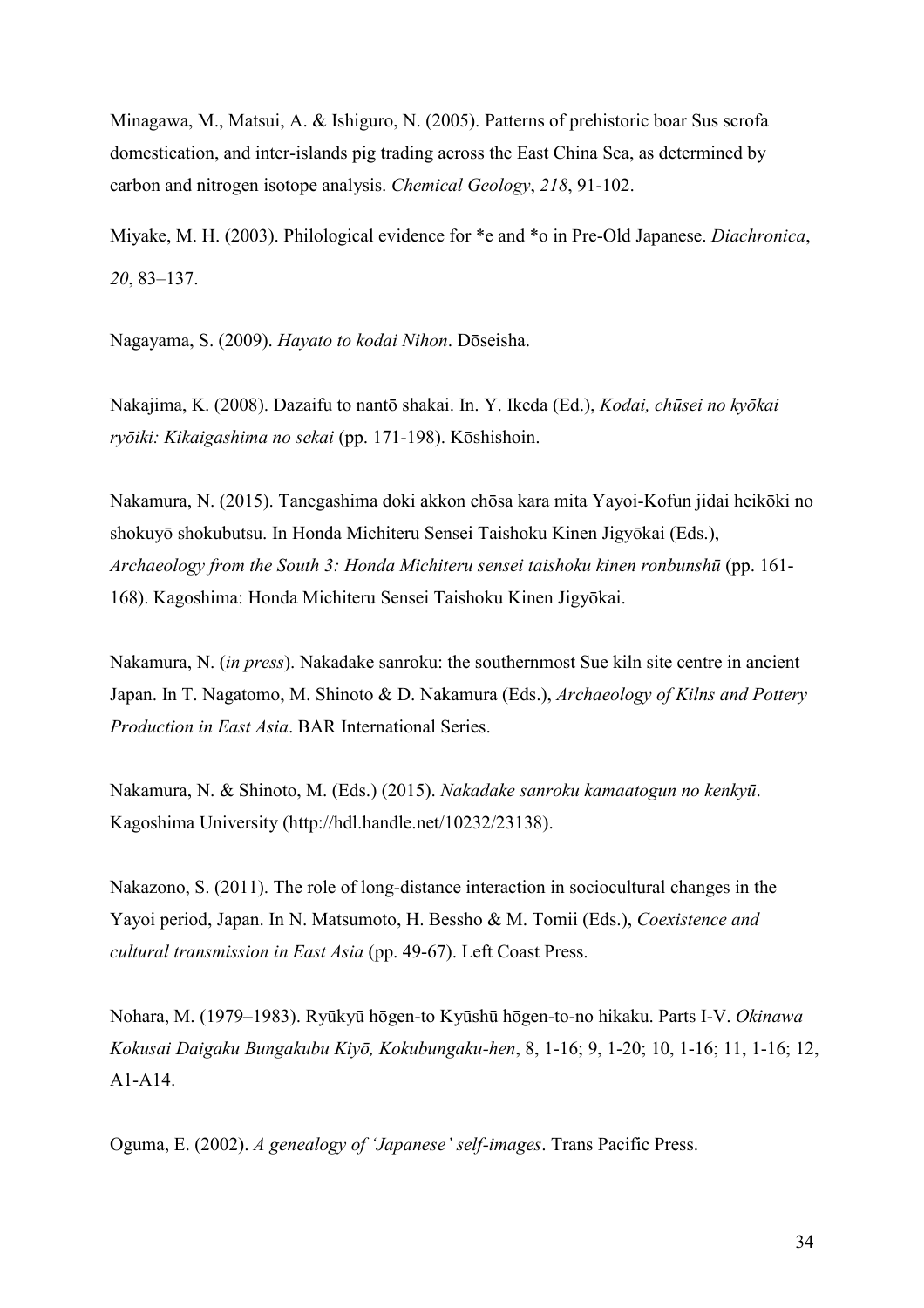Pearson, R.J. (1969). *Archaeology of the Ryukyu Islands: A regional chronology from 3000 BC to the historic period*. University of Hawai‗i Press.

Pearson, R.J. (1990). Chiefly exchange between Kyushu and Okinawa, Japan in the Yayoi period. *Antiquity*, *64*, 912-922.

Pearson, R.J. (2007). Early medieval trade on Japan's southern frontier and its effect on Okinawan state development: grey stoneware of the East China Sea. *International Journal of Historical Archaeology*, *11*, 122-151.

Pearson, R.J. (2013). *Ancient Ryukyu: An archaeological study of island communities*. University of Hawai'i Press.

Pellard, T. (2015). The linguistic archaeology of the Ryukyu Islands. In P. Heinrich, S. Miyara & M. Shimoji (Eds.), *Handbook of the Ryukyu languages: History, structure and use* (pp. 13-37). De Gruyter.

Pietrusewsky, M. (1994). Pacific-Asian relationships: a physical anthropological perspective. *Oceanic Linguistics*, *33*, 407-429.

Pietrusewsky, M. (1999). A multivariate craniometric study of the inhabitants of the Ryukyu Islands and comparisons with cranial series from Japan, Asia, and the Pacific. *Anthropological Science*, *107*(4), 255-281.

Pietrusewsky, M. (2010). A multivariate analysis of measurements recorded in early and more modern crania from East Asia and Southeast Asia. *Quaternary International*, *211*, 42-54.

Robbeets, M. (2005). *Is Japanese related to Korean, Tungusic, Mongolic and Turkic?* Wiesbaden: Harrassowitz.

Robbeets, M. (2017a). Japanese, Korean and the Transeurasian languages. In R. Hickey, ed., *The Cambridge handbook of areal linguistics* (pp 586–626). Cambridge University Press.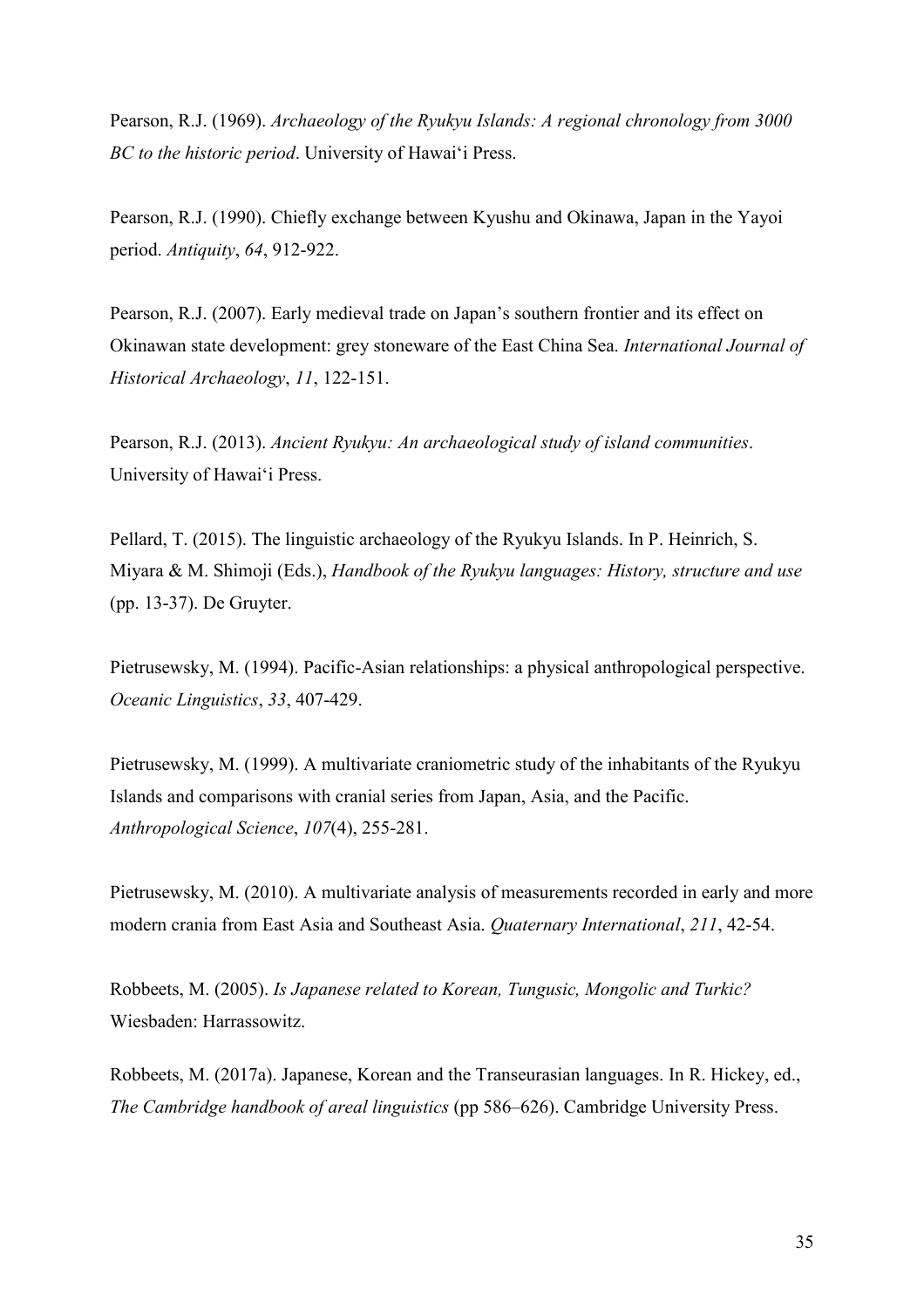Robbeets, M. (2017b). Farming Language Dispersal Hypothesis: Food for Thought. In M. Robbeets and A. Savelyev (Eds.), *Language Dispersal Beyond Farming* (pp. 1–24). Amsterdam: Benjamins.

Robbeets, M. et al. (2021). Triangulation supports agricultural spread of the Transeurasian languages. *Nature*, 599, 616-621.

Renfrew, C. (1987). *Archaeology and language: the puzzle of Indo-European origins*. Jonathan Cape.

Scott, J.C. (2009). *The art of not being governed: an anarchist history of upland Southeast Asia*. Yale University Press.

Scott, J.C. (2017). *Against the grain: a deep history of the earliest states*. Yale University Press.

Serafim, L.A. (2003). When and where did the Japonic language enter the Ryukyus? A critical comparison of language, archaeology and history. In T. Osada & A. Vovin (Eds.), *Perspectives on the origins of the Japanese language* (pp. 463-476). International Research Center for Japanese Studies.

Serafim, L. A. (2008). The uses of Ryukyuan in understanding Japonic language history. In B. Frellesvig & J. Whitman (Eds.), *Proto-Japanese: issues and prospects* (pp. 79–99). Amsterdam: Benjamins.

Shapinsky, P.D. (2014). *Lords of the sea: pirates, violence, and commerce in late medieval Japan*. Center for Japanese Studies, University of Michigan.

Shennan, S. (2018). *The first farmers of Europe: An evolutionary perspective*. Cambridge University Press.

Shinzato, A. (2014). Senshi jidai kara Gusuku jidai e: sono koōkogakujoō shōgaki to rekishiteki tenkai. In H. Takamiya and T. Shinzato (Eds.), *Ryūkyū rettō senshi, genshi jidai no kankyō to bunka no hensen* (pp. 227-239). Rokuichi Shobō.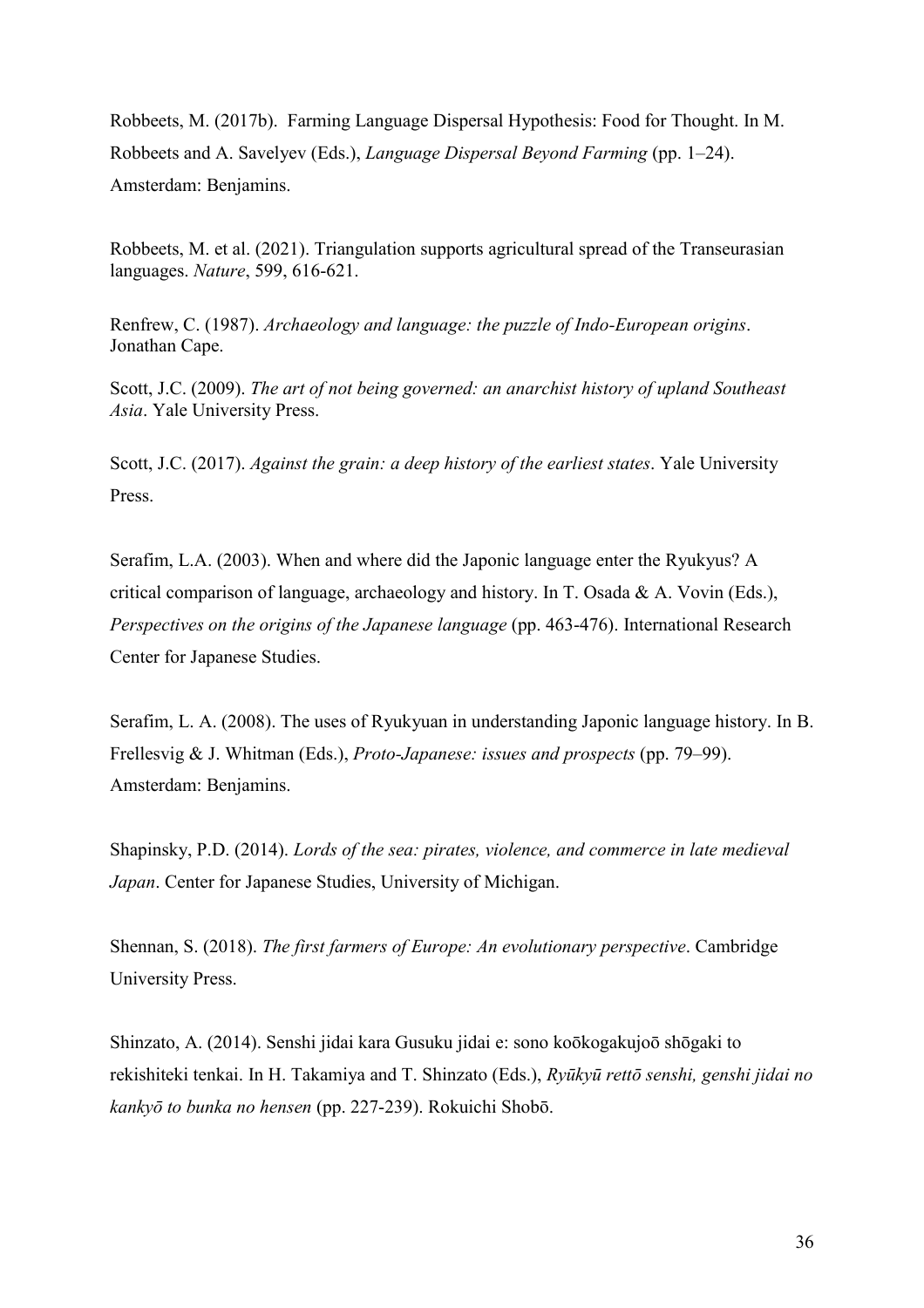Shinzato, A. (2018a). Iseki shutsudo shokkirui kara kangaeru Gusuku jidai no Ryūkyū rettō shakai. In H. Takamiya (Ed.), *Amami, Okinawa shotō senshigaku no saizensen* (pp. 47-66). Nanpō Shinsha.

Shinzato, A. (2018b). *Ryūkyūkoku seiritsu zenya no kōkogaku*. Dōseisha.

Shinzato, A. (*in press*). The Ryukyu archipelago society and East Asia in the 11th to 14th centuries as revealed by *kamuiyaki* production. In T. Nagatomo, M. Shinoto & D. Nakamura (Eds.), *Archaeology of Kilns and Pottery Production in East Asia*. BAR International Series.

Shinzato, T. (2018). Kaizuka jidai kōki I-ki no doki bunka. In H. Takamiya (Ed.), *Amami, Okinawa shotō senshigaku no saizensen* (pp. 20-44). Nanpō Shinsha.

Smits, G. (2018). *Maritime Ryukyu, 1050-1650*. University of Hawai'i Press.

Sterba, J. (2015). Neutron activation analysis of samples from pottery, kilns and soil in Nakadake Sanroku and related sites in south Japan. In N. Nakamura & M. Shinoto, M. (Eds.), *Nakadake sanroku kamaatogun no kenkyū* (pp. 67-71). Kagoshima University (http://hdl.handle.net/10232/23138).

Takamiya, Hiroe. (1985). Okinawa no iwayuru kōki iseki ni tsuite: Yayoi bunka to no kanren ni oite. In I. Yawata (Ed.), *Nihonshi no reimei* (pp. 311-333). Rokkō Shuppan.

Takamiya, Hiroto. (2001). Introductory routes of rice to Japan: an examination of the southern route hypothesis. *Asian Perspectives*, *40*, 209-226.

Takamiya, Hiroto. (2003). *Arafu iseki shutsudo no shokubutsu itai*. In Arafu Iseki Hakkutsu Chōsadan (Eds.), *Arafu iseki chōsa kenkyū I* (pp. 105-106). Arafu Iseki Chōsadan.

Takamiya, Hiroto. (2004). Population dynamics in the prehistory of Okinawa. In S.M. Fitzpatrick (Ed.), *Voyages of discovery: The archaeology of islands* (pp. 111-128). Praeger.

Takamiya, Hiroto. (2021). *Kiseki no shimajima no senshigaku: Ryūkyū rettō no tōsho bunmei*. Bōdāinku.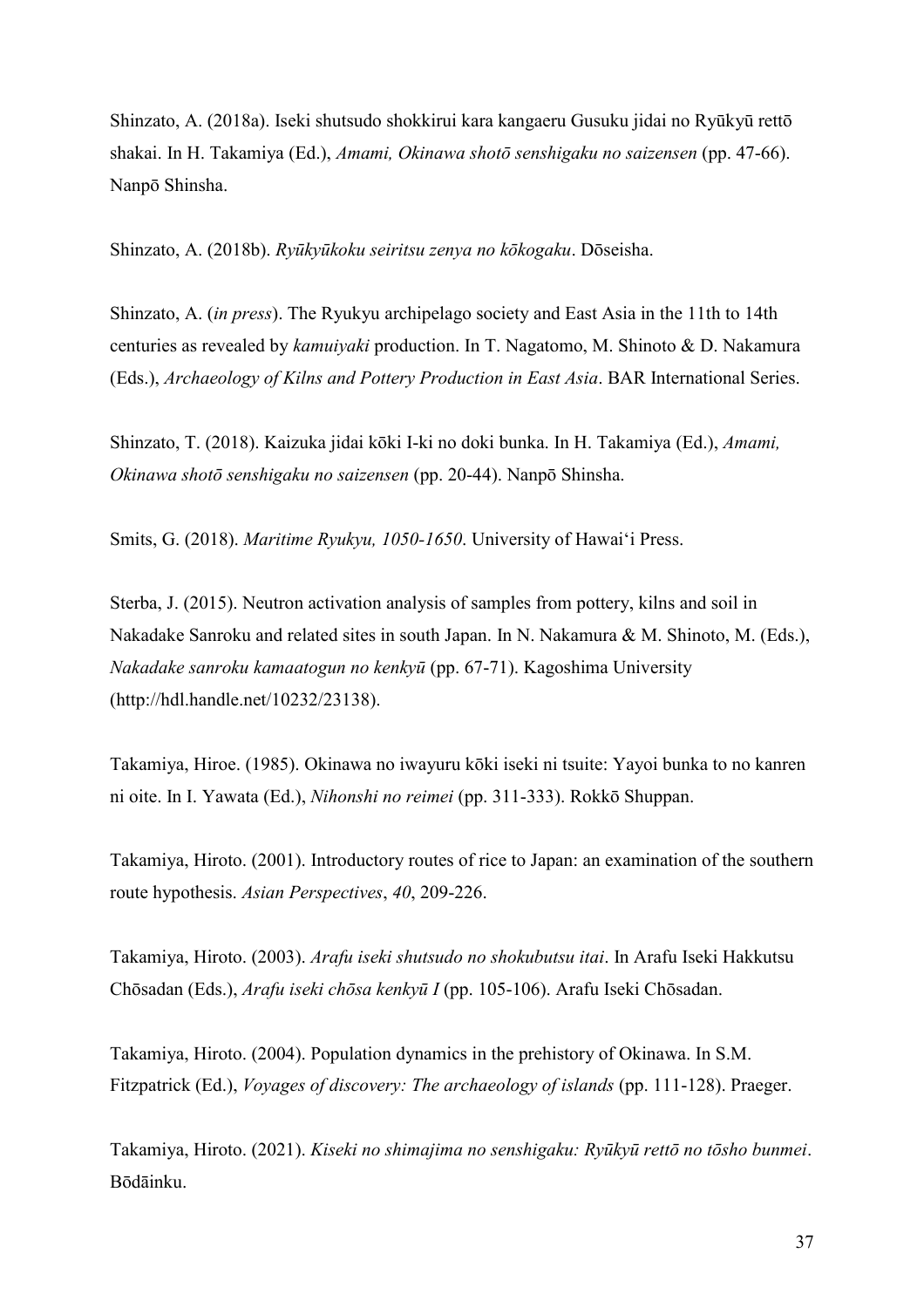Takamiya, Hiroto, Hudson, M.J., Yonenobu, H., Kurozumi, T. & Toizumi, T. (2016). An extraordinary case in human history: prehistoric hunter-gatherer adaptation to the islands of the central Ryukyus (Amami and Okinawa archipelagos), Japan. *Holocene*, *26*, 408-422.

Takamiya, Hiroto, Katagiri, C., Yamasaki, S. & Fujita, M. (2019). Human colonization of the central Ryukyus (Amami and Okinawa archipelagos), Japan. *Journal of Island and Coastal Archaeology*, *14*, 375-393.

Takamiya, H., & Nakamura, N. (2021). The beginning of agriculture in the Ryukyu archipelago. *South Pacific Studies*, *41*, 1-34.

Thomason, S. G. & Kaufman, T. (1988). *Language contact, creolization, and genetic linguistics*. University of California Press.

Thorpe, M. L. (1983). *Ryūkyūan language history*. [Unpublished Ph.D. dissertation.] Los Angeles: University of Southern California.

Toizumi, T. (2007). Hirota iseki kara saishū sareta sekitsui dōbutsu itai. In Minamitane-chō Kyōiku Iinkai, eds., *Hirota iseki* (pp. 218-229). Minamitane Board of Education.

Toizumi, T. (2014). Sekitsui dōbutsu itai kara mita Ryūkyū rettō no kankyō henka to bunka henka. In H. Takamiya and T. Shinzato, eds., *Ryūkyū rettō senshi, genshi jidai no kankyō to bunka no hensen* (pp. 71-86). Rokuichi Shobō.

Toizumi, T. (2018). Okinawa no jūnikushoku. *Kikan Kōkogaku*, 144, 63-64.

Uemura, Y. (1977). Ryūkyū hōgen kenkyū no gendai to kadai, toku ni sono hikaku rekishihōgengakuteki kenkyū ni tsuite. *Shin Okinawa Bungaku*, *35*, 226-237.

Uemura, Y. (1997). Ryūkyū rettō-no gengo, sōsetsu. In Kamei, T., Kawano, R., & Chino, E., eds., *Gengogaku daihyakka serekushon. Nihon rettō-no gengo* (pp. 311–353). Tokyo: Sanseidō.